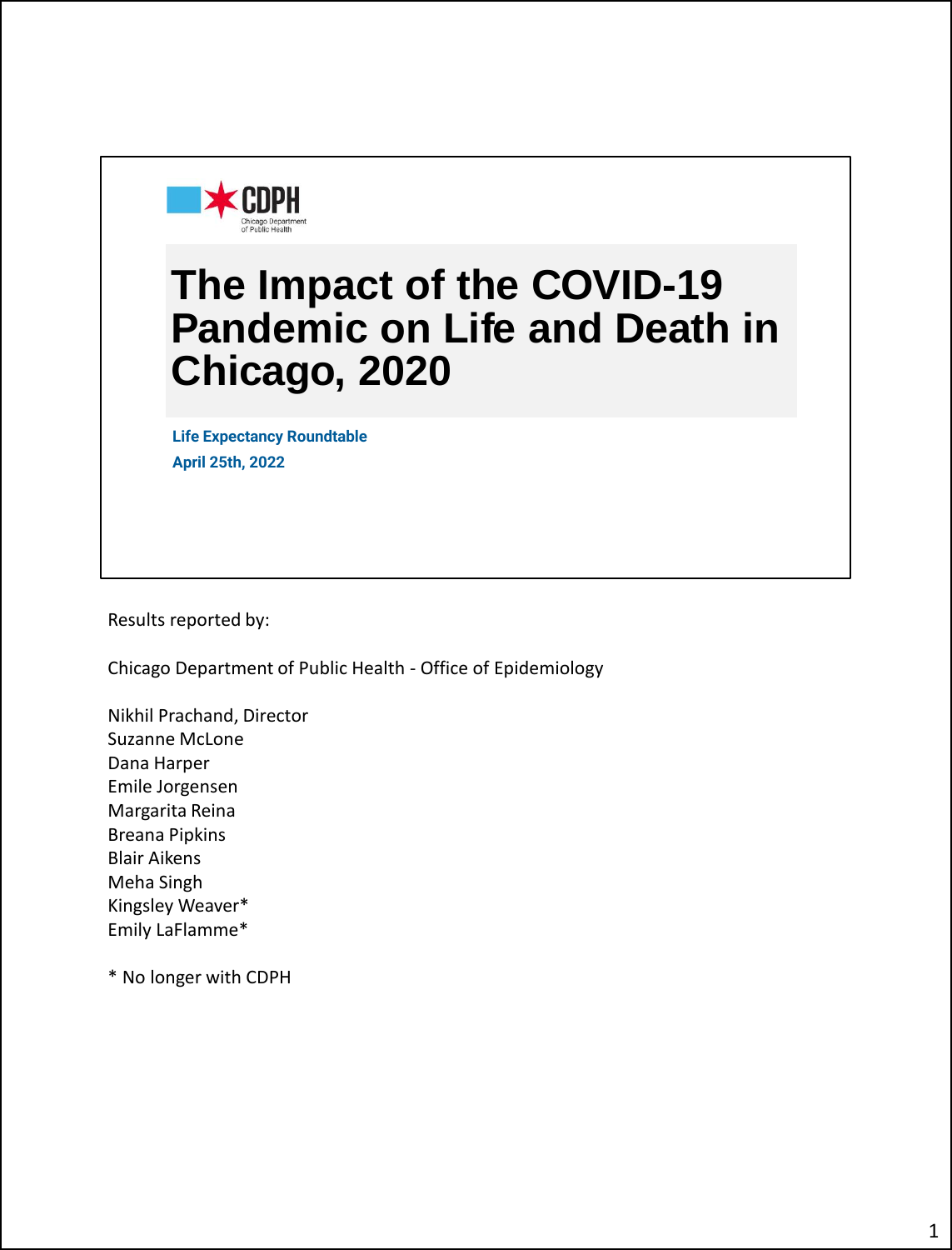|      | All Chicago Residents, 2020             |           |         |
|------|-----------------------------------------|-----------|---------|
| Rank | <b>Primary Cause of Death</b>           | Frequency | Percent |
|      | All causes                              | 25644     |         |
| 1    | <b>Heart disease</b>                    | 5325      | 20.7    |
| 2    | COVID-19                                | 4108      | 16.0    |
| 3    | Cancer                                  | 4056      | 15.8    |
| 4    | Accidents (drug overdoses, car crashes) | 1831      | 7.1     |
| 5    | <b>Stroke</b>                           | 1366      | 5.3     |
| 6    | <b>Diabetes</b>                         | 814       | 3.2     |
| 7    | Homicide                                | 723       | 2.8     |
| 8    | <b>COPD</b>                             | 639       | 2.5     |
| 9    | Alzheimer's disease                     | 527       | 2.1     |
| 10   | <b>Kidney disease</b>                   | 495       | 1.9     |

For comparison:

2019 Top 10 Leading Causes of Death

- 1 Heart Disease
- 2 Cancer
- 3 Accidents
- 4 Stroke
- 5 COPD
- 6 Diabetes
- 7 Kidney Disease
- 8 Homicide
- 9 Alzheimer's disease
- 10 Influenza and pneumonia

**2**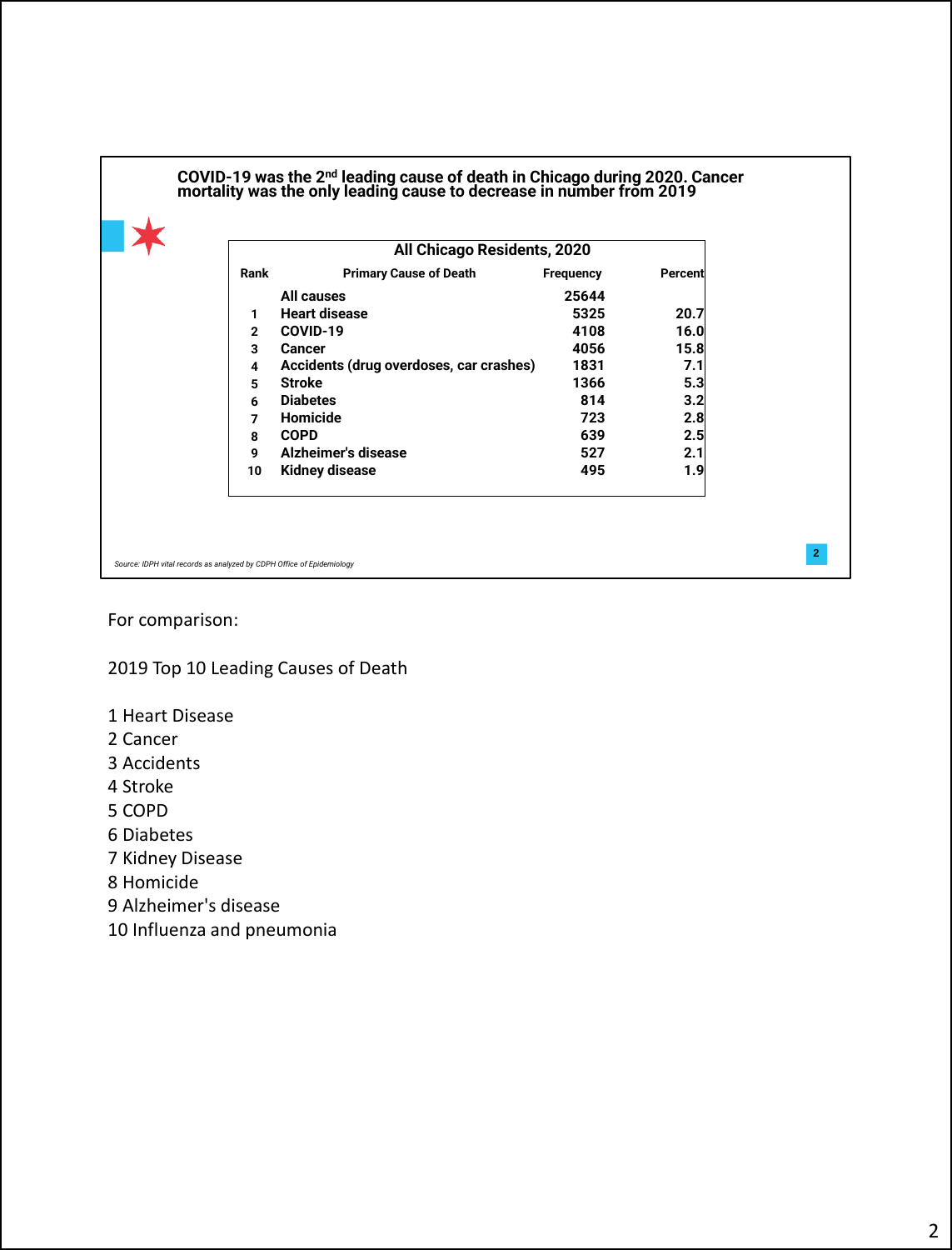

Life expectancy in Chicago decreased by nearly two years from 2019 to 2020, the largest single-year decrease on record.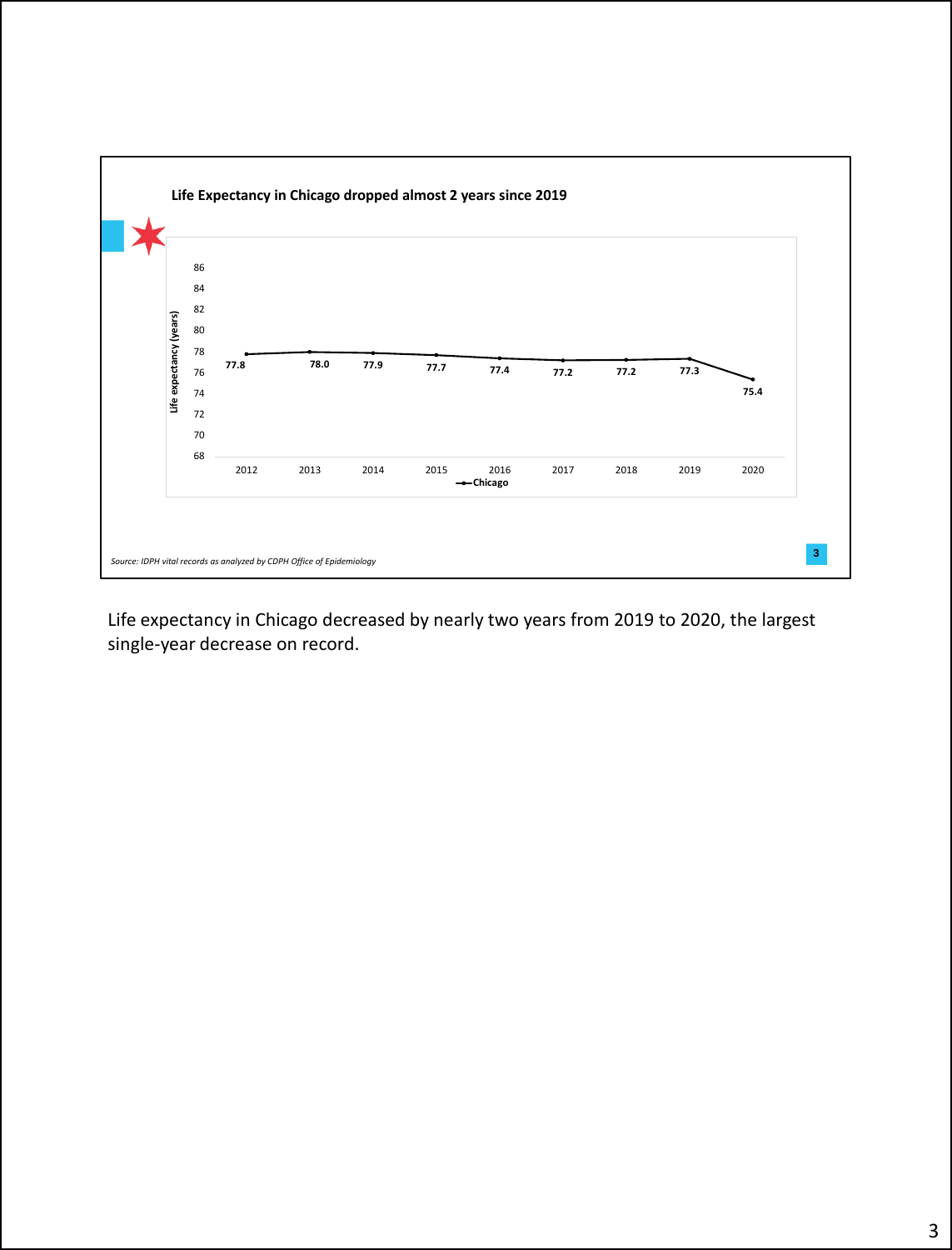

The largest decline in life expectancy from 2019 to 2020 was among Latinx Chicagoans, at 3.2 years. Black and Asian-American Chicagoans experienced life expectancy declines of 2 years, and white Chicagoans' life expectancy decreased by 1 year.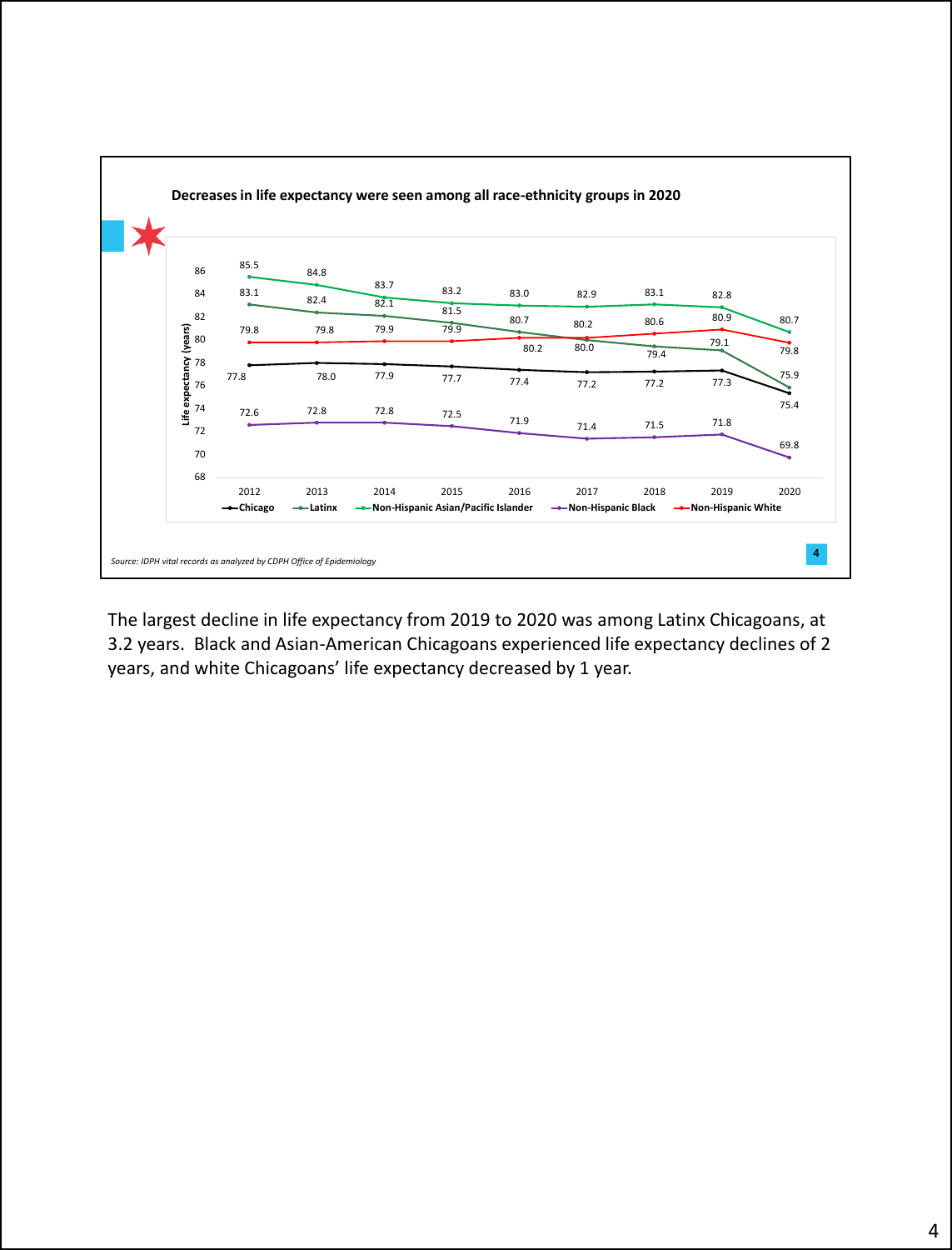

The largest decline in life expectancy from 2019 to 2020 was among males. Males experienced a 2.4 year drop in life expectancy compared to 1.4 years among females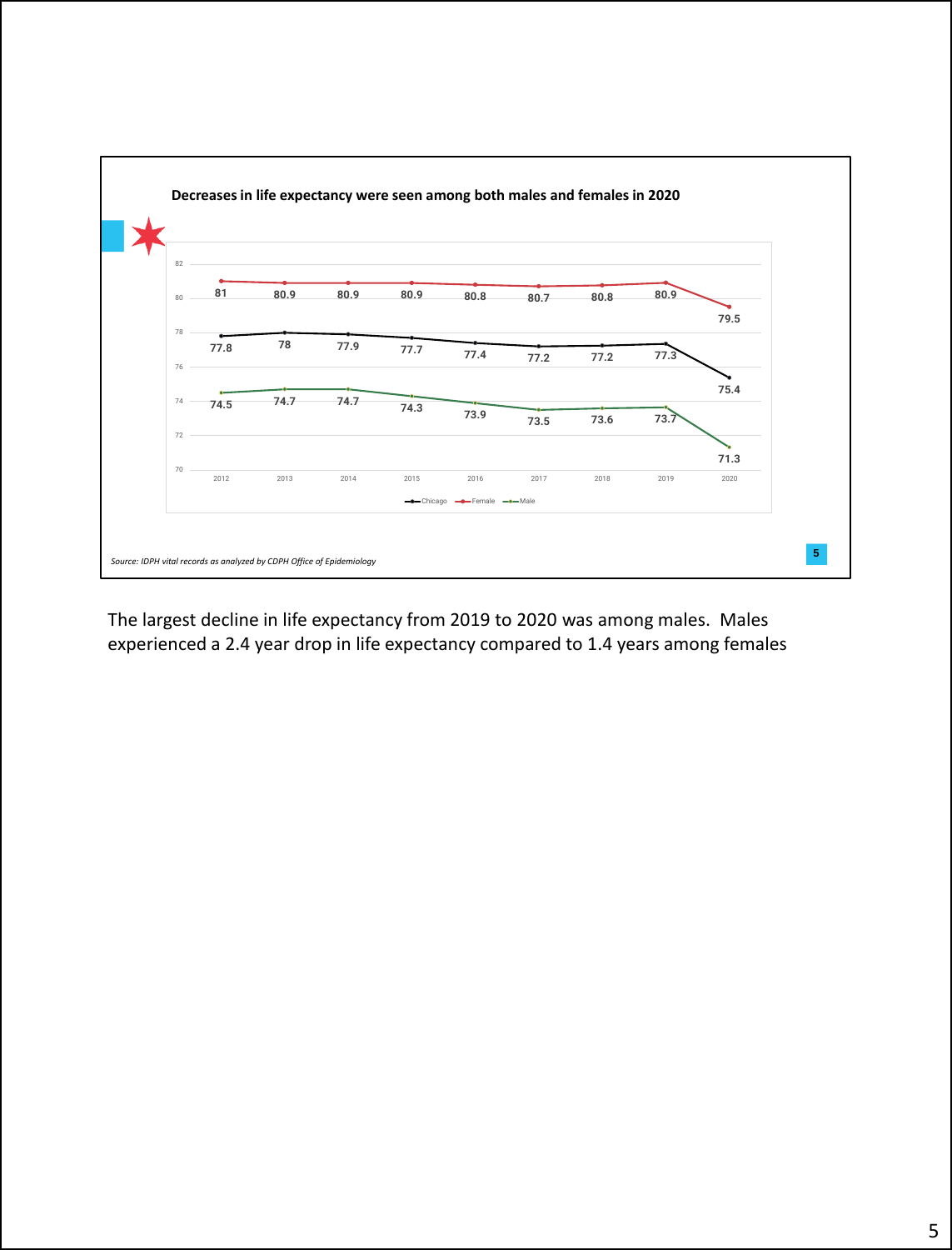

The life expectancy gap between Black and white Chicagoans increased to 10 years in 2020. For the first time since 2001, the life expectancy among Black Chicagoans was below 70 in 2020. The life expectancy gap between 2019 and 2020 for Black and white Chicagoans increased by 0.9 years (gap of 9.1 to 10 years), equal to the increase seen between 2015 to 2016 (gap of 7.4 to 8.3 years).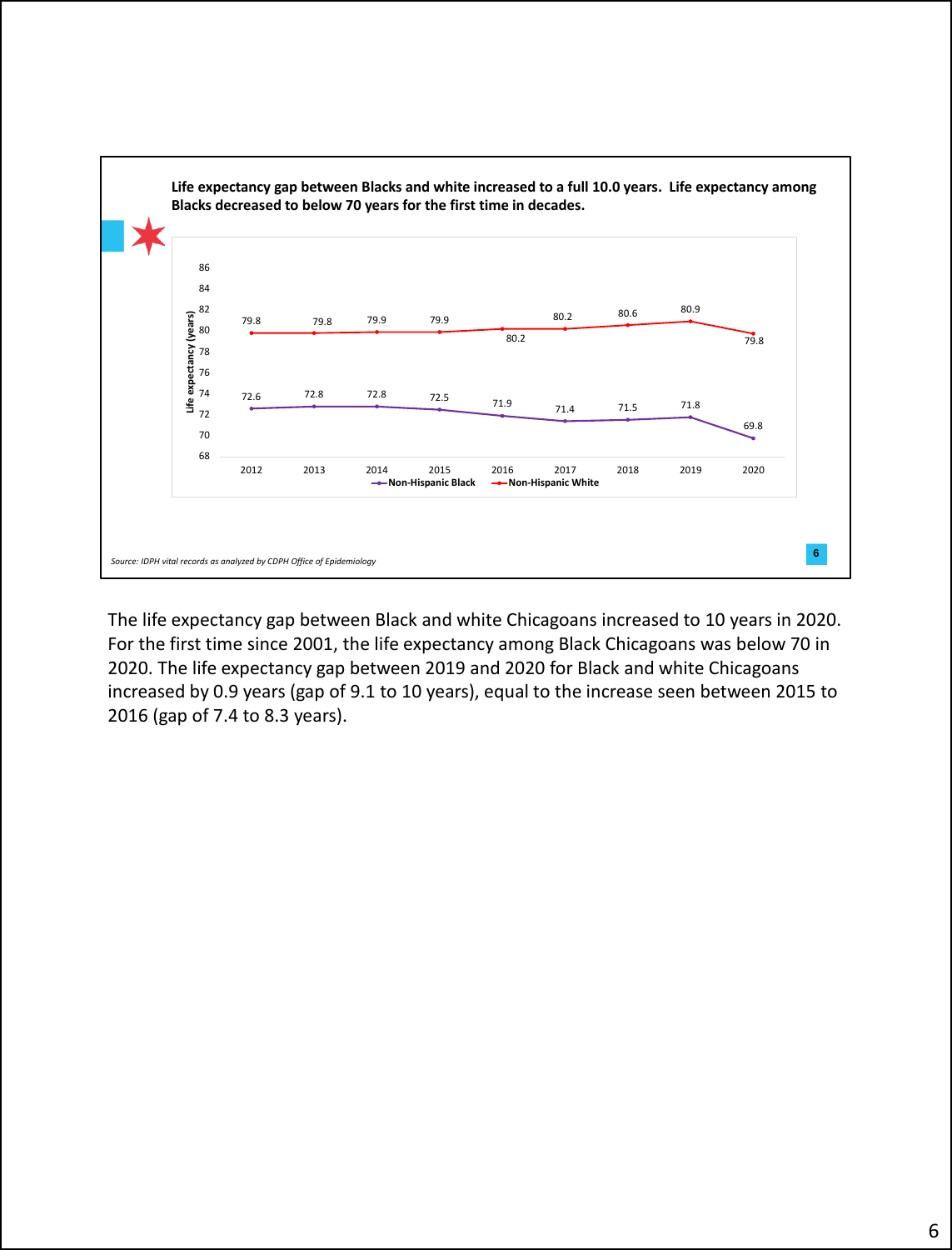

Once the second-highest among all racial-ethnic groups (after Asian-Americans), Latinx Chicagoans have lost over 7 years in their expected length of life since 2012.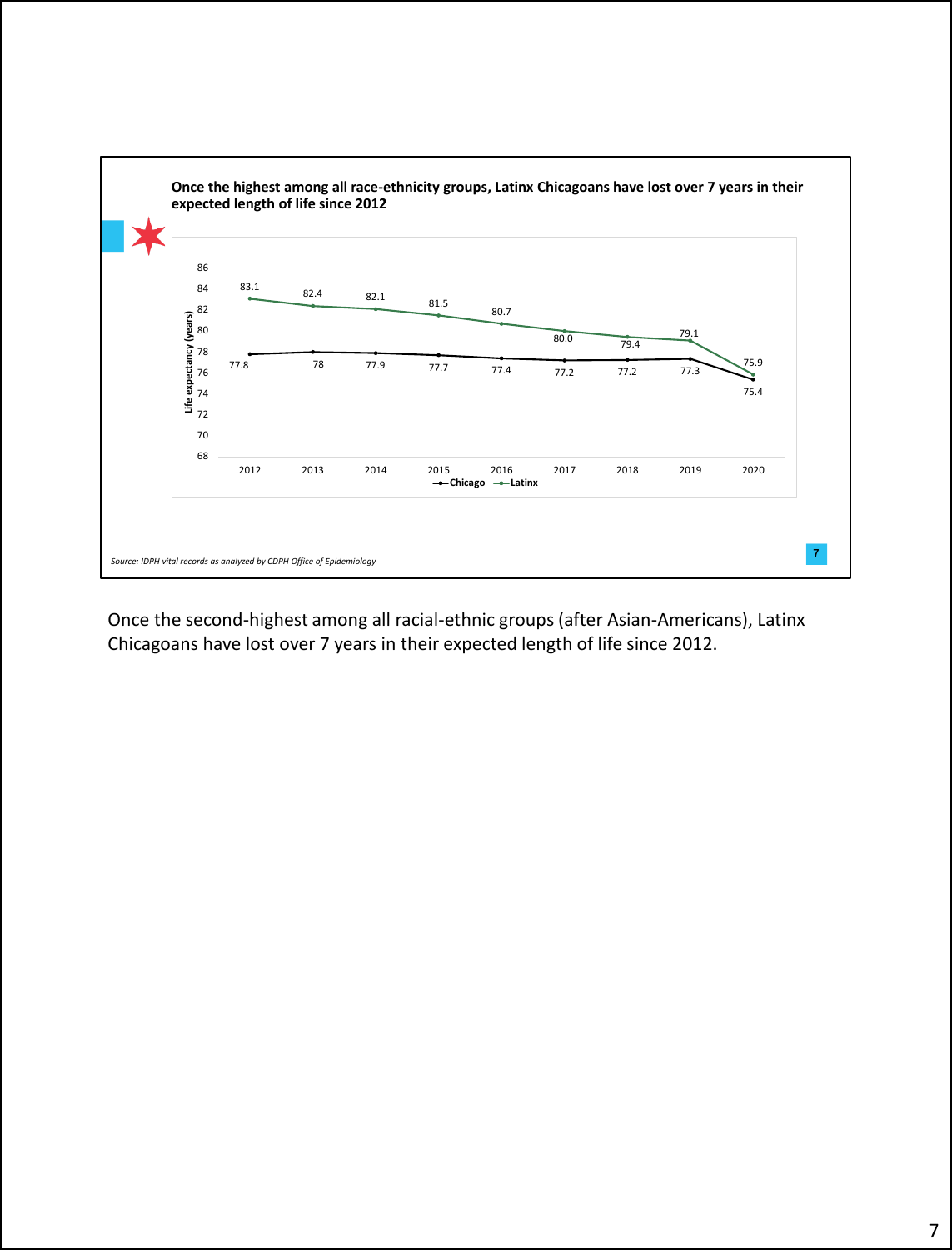| Change in Life Expectancy by Chicago<br>Community Area, 2019 to 2020  |      |                                    |                     | $\overline{2}$<br>77<br>13<br>10<br>11<br>76<br>$\mathbf{a}$<br>$\boldsymbol{u}$<br>$\sqrt{3}$<br>not in city<br>16<br>15<br>17<br>21<br>18<br><b>D</b><br>ை<br>22<br>$\overline{7}$<br>24<br>23 |  |  |  |  |
|-----------------------------------------------------------------------|------|------------------------------------|---------------------|--------------------------------------------------------------------------------------------------------------------------------------------------------------------------------------------------|--|--|--|--|
|                                                                       |      | Top 10 Decreases by Community Area |                     | 25<br><b>Change in Life Expectancy (years)</b>                                                                                                                                                   |  |  |  |  |
| <b>Community Area</b>                                                 | 2019 | 2020                               | Change, in<br>years | $-5.2 - 3.5$<br>26 27<br>32<br>28<br>$-3.4 - -2.2$                                                                                                                                               |  |  |  |  |
| <b>Gage Park</b>                                                      | 79.5 | 74.2                               | $-5.2$              | 29<br>33<br>$-2.1 - 0.2$<br>61                                                                                                                                                                   |  |  |  |  |
| <b>West Elsdon</b>                                                    | 83.1 | 78.8                               | $-4.3$              | $-0.1 - 0.3$<br>34<br>$\circledcirc$<br>60                                                                                                                                                       |  |  |  |  |
| <b>South Lawndale</b>                                                 | 78.9 | 74.9                               | $-4.0$              | 69                                                                                                                                                                                               |  |  |  |  |
| <b>South Deering</b>                                                  | 74.0 | 70.1                               | $-3.9$              | 58<br>38<br>57                                                                                                                                                                                   |  |  |  |  |
| <b>Calumet Heights</b>                                                | 74.8 | 70.9                               | $-3.9$              | 61<br>$\overline{37}$<br>39                                                                                                                                                                      |  |  |  |  |
| <b>Belmont Cragin</b>                                                 | 79.2 | 75.4                               | $-3.8$              | $\circledR$<br>$\overline{A}$<br>56<br>$\alpha$<br>40                                                                                                                                            |  |  |  |  |
| Hermosa                                                               | 79.5 | 75.8                               | $-3.7$              | 64<br>42<br>68<br>67<br>66                                                                                                                                                                       |  |  |  |  |
| <b>Ashburn</b>                                                        | 76.1 | 72.6                               | $-3.5$              | 65<br>69<br>43                                                                                                                                                                                   |  |  |  |  |
| <b>Logan Square</b>                                                   | 81.3 | 78.1                               | $-3.2$              | 71<br>$\boldsymbol{\overline{w}}$                                                                                                                                                                |  |  |  |  |
| <b>Grand Boulevard</b>                                                | 73.9 | 70.8                               | $-3.1$              | 45<br>44                                                                                                                                                                                         |  |  |  |  |
| <b>Avalon Park</b>                                                    | 74.6 | 71.5                               | $-3.1$              | $\bigcirc$<br>47<br>73<br>72                                                                                                                                                                     |  |  |  |  |
| Source: IDPH vital records as analyzed by CDPH Office of Epidemiology |      |                                    |                     | 49<br>50<br>52<br>60<br>75<br>53<br>55<br>8                                                                                                                                                      |  |  |  |  |

76 of Chicago's 77 community areas saw a decease in life expectancy from 2019 to 2020. 12 community areas experienced a decrease in life expectancy of more than 3 years from 2019 to 2020.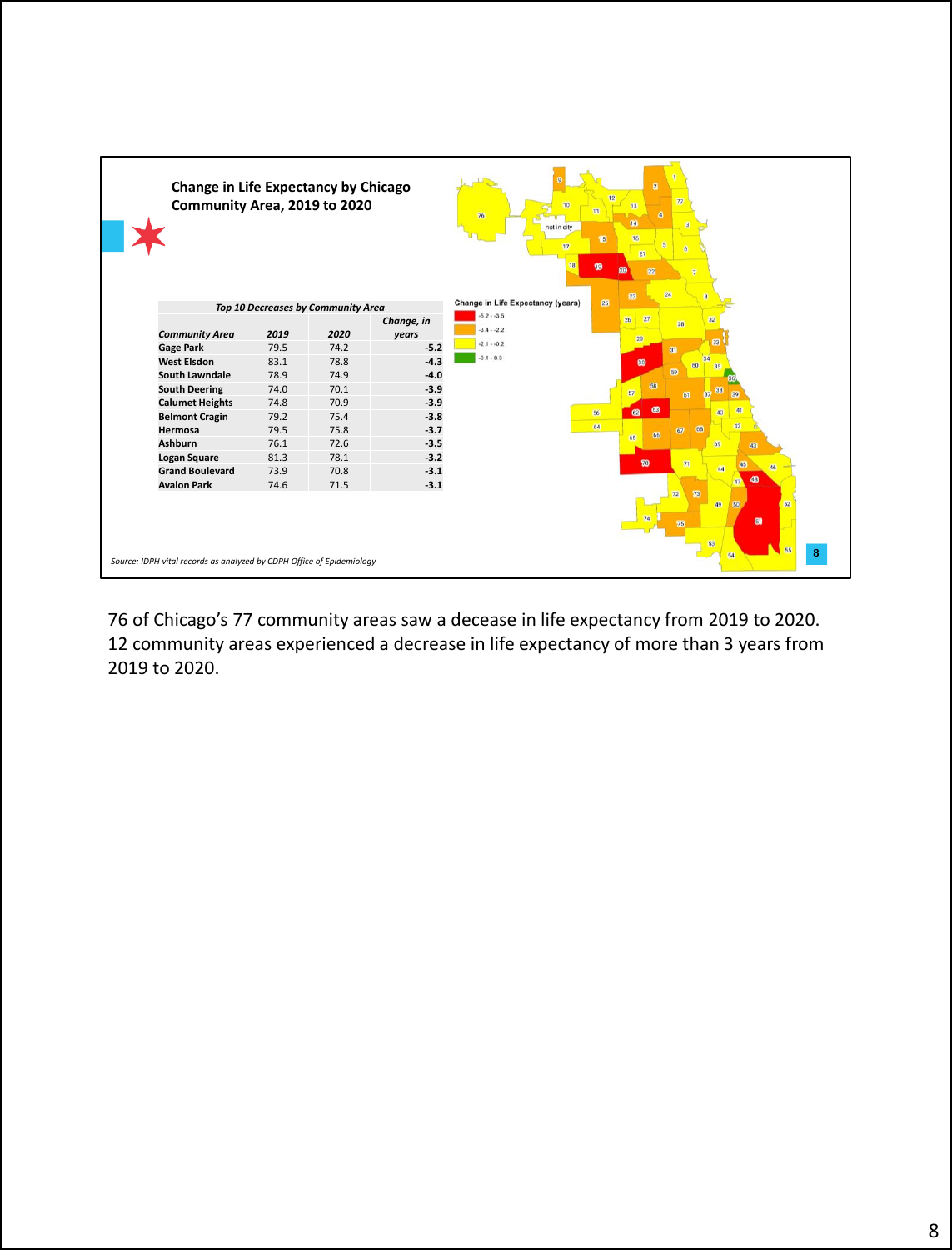

The number of Chicago community areas with a life expectancy of less than 70 years was 4 in 2019, and 11 in 2020, nearly tripling in one year. All 11 community areas with life expectancies of less than 70 years of age are predominantly of Black population and very low economic hardship level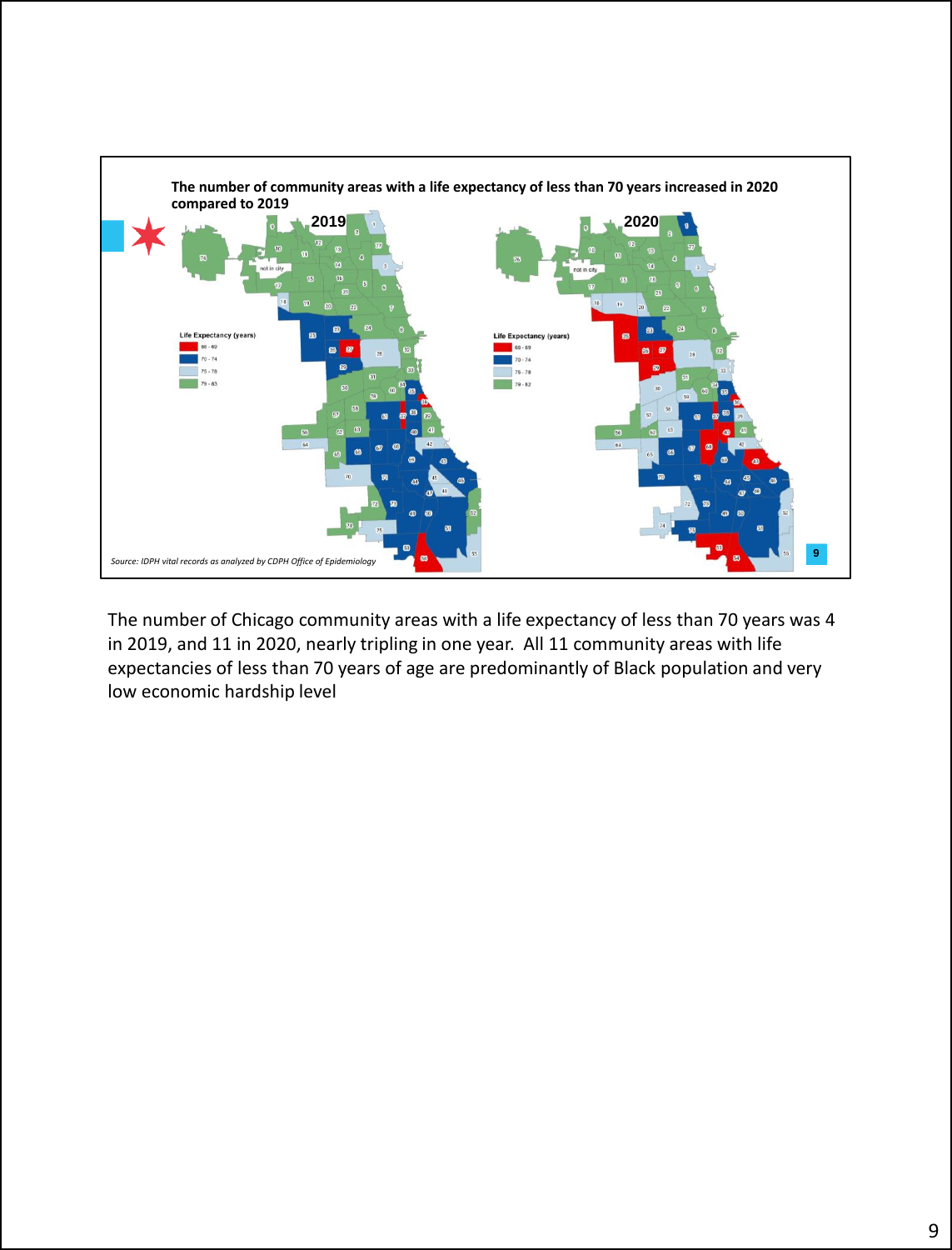

There was a 32% increase in excess deaths – the difference between observed and expected deaths compared to average number of deaths in the past 5 years. From 2019 to 2020, there were 6,000 more deaths than expected. Overall, 21% of the excess deaths seen in 2020 compared to 2019 were due to COVID-19, while 11% of the excess deaths were due to all other deaths combined.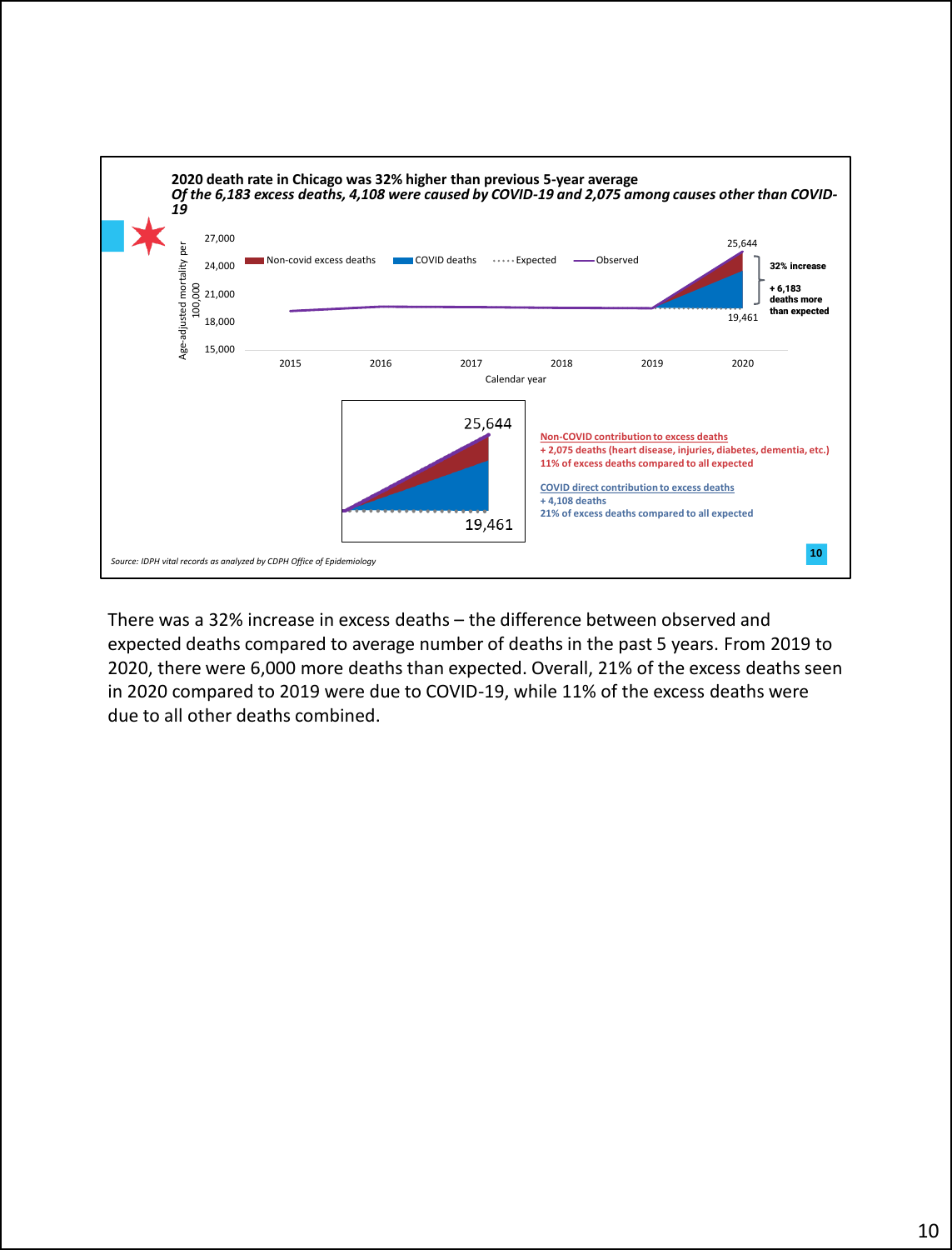| 10 leading cause of death 2020                                      | Observed<br>deaths | Expected<br>deaths | <b>Excess death</b><br>(count) | <b>Excess deaths</b><br><u>(%)</u> |
|---------------------------------------------------------------------|--------------------|--------------------|--------------------------------|------------------------------------|
| Assault (Gun-related homicides, etc.)                               | 723                | 468                | 255                            | 54%                                |
| <b>Diabetes mellitus</b>                                            | 814                | 585                | 229                            | 39%                                |
| <b>Accidents (Drug overdoses, Motor vehicle</b><br>accidents, etc.) | 1,831              | 1,448              | 384                            | 26%                                |
| Alzheimer's disease                                                 | 527                | 431                | 97                             | 22%                                |
| Cerebrovascular diseases (Stroke)                                   | 1,366              | 1,231              | 135                            | 11%                                |
| <b>Diseases of heart</b>                                            | 5,325              | 4,831              | 494                            | 10%                                |
| Nephritis, nephrotic syndrome and<br>nephrosis (Kidney Disease)     | 495                | 491                | 4                              | 1%                                 |
| <b>Malignant neoplasms (Cancer)</b>                                 | 4,056              | 4,026              | 30                             | 1%                                 |
| Chronic lower respiratory diseases (COPD)                           | 639                | 635                | 4                              | 1%                                 |
| Coronavirus disease 2019                                            | 4,108              | 0                  | 4108                           | 100%                               |

**Of 2,075 non-COVID excess deaths, over 1,600 among the top 10 leading causes: homicide, diabetes, accidental deaths, alzheimers, stroke, heart disease**

## Heart disease was the leading cause of death in Chicago in 2020; Coronavirus disease 2019 and cancer were the  $2^{nd}$  and  $3^{rd}$  leading causes of death, respectively. However, when looking at excess deaths (the difference between expected and observed deaths), homicides were over 50% greater than expected, while deaths due to diabetes and unintentional injuries were nearly 40% and over 25% greater than expected, respectively.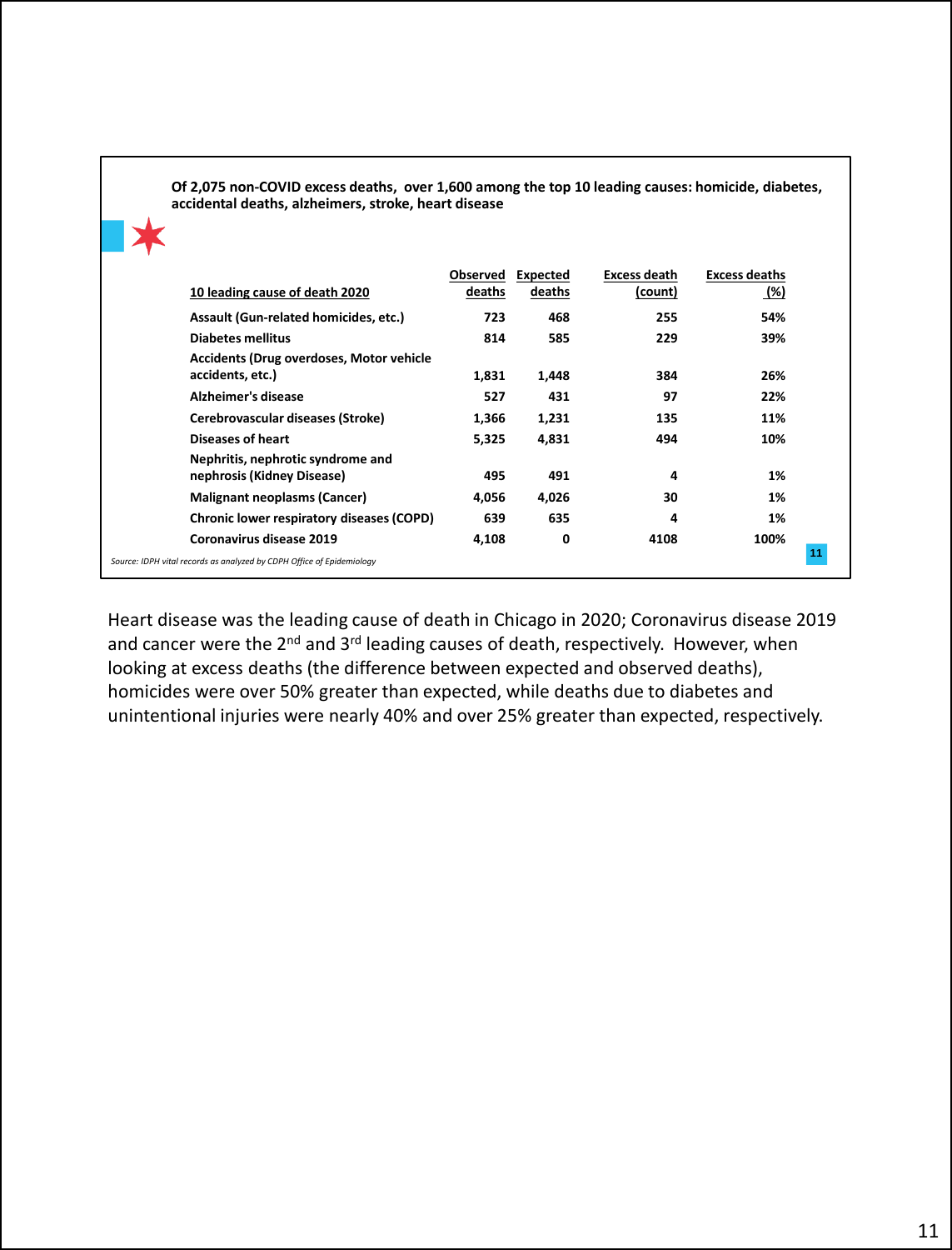

Premature mortality – defined as death at less than 65 years of age - increased by 32% citywide during the first year of the pandemic, after a 3-year downward trend. Premature mortality increase and among all racial-ethnic groups, and among both males and females. In 2020, Black Chicagoans were 2.5 times more likely to die prematurely than Latinx Chicagoans, 3 times more likely to die prematurely than white Chicagoans, and nearly 4 times more likely to die prematurely than Asian/Pacific Islander Chicagoans.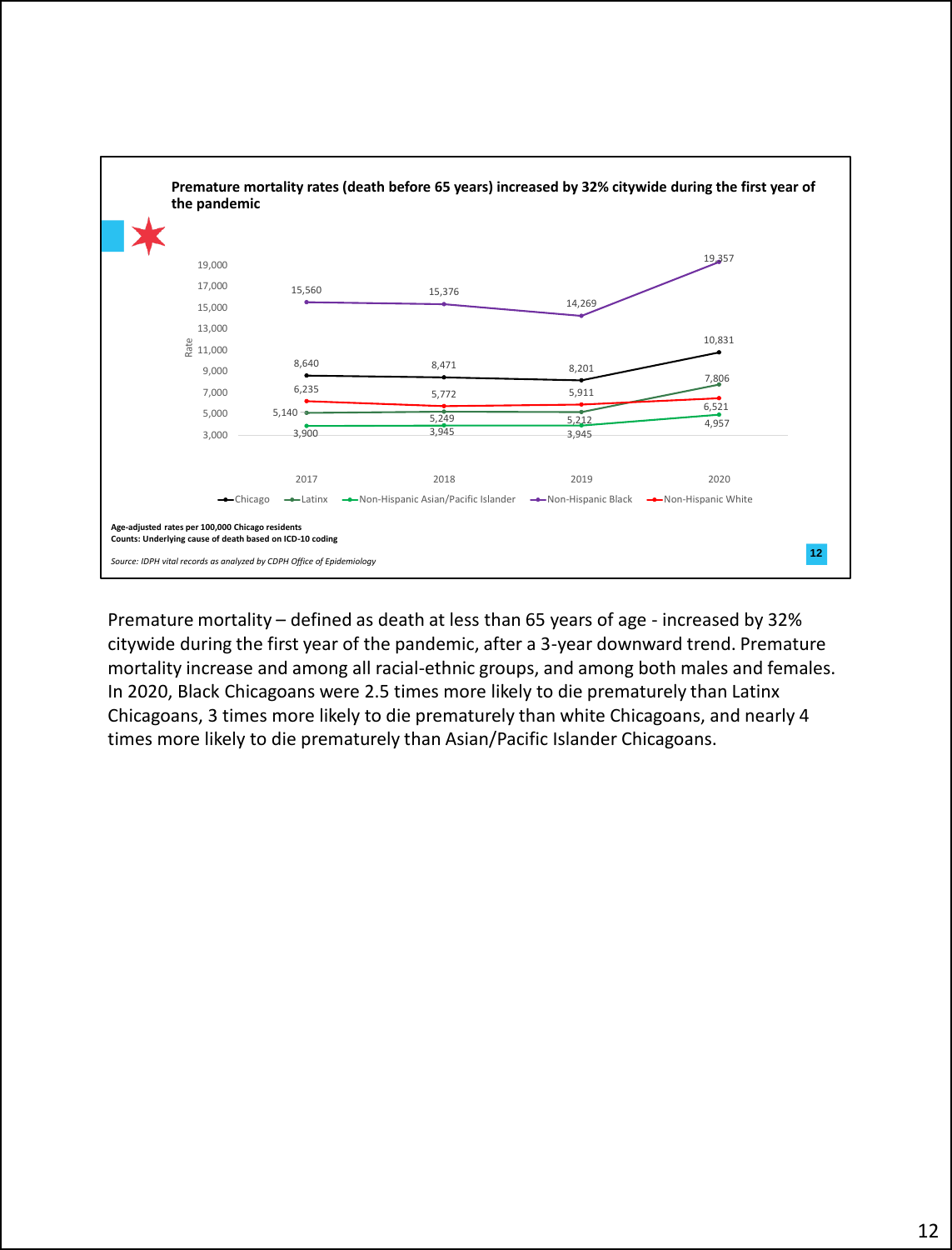

Overall death rates increased across all race-ethnicities from 2019 to 2020. Nearly half the deaths – 49% - were among Black Chicagoans. The increase in overall death rates varied greatly by race-ethnicity. For white Chicagoans, the overall death rate increased by 19%. For Blacks and Asian/Pacific Islanders the overall death rates increased by 31% and 42%, respectively. For Latinx Chicagoans, the overall death rate increased by 63%.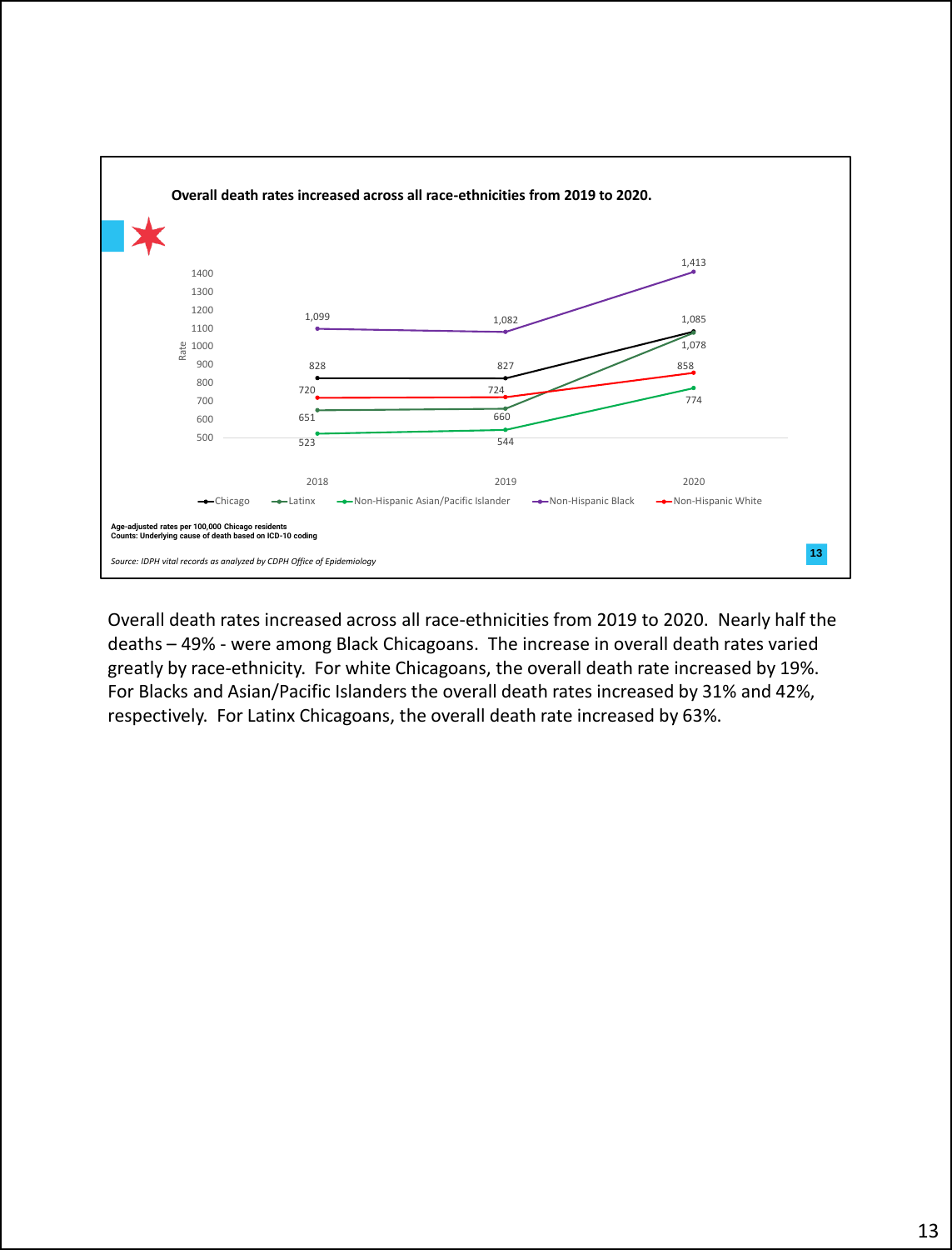|                  | 2017  |        | 2018  |        | 2019  |        | 2020  |        |
|------------------|-------|--------|-------|--------|-------|--------|-------|--------|
|                  | #     | Rate   | #     | Rate   | #     | Rate   | #     | Rate   |
| Chicago          | 19663 | 818.7  | 19565 | 828    | 19525 | 827.2  | 25644 | 1084.8 |
| <b>Ages 0-17</b> | 360   | 57.9   | 377   | 60.6   | 302   | 48.6   | 279   | 44.9   |
| Ages 18-29       | 696   | 120.6  | 559   | 96.9   | 528   | 91.5   | 794   | 137.6  |
| Ages 30-44       | 1039  | 168.2  | 1079  | 174.7  | 1075  | 174.1  | 1561  | 252.8  |
| Ages 45-64       | 4743  | 788.4  | 4745  | 788.7  | 4701  | 781.4  | 6193  | 1029.4 |
| Ages 65+         | 12790 | 4601.8 | 12774 | 4596.1 | 12882 | 4634.9 | 16790 | 6041   |

L

Overall death rates increased across all adult age groups from 2019 to 2020. Death rate among 0 to 17 year olds decreased by 8% compared to 2019. The largest 1-year rate increase among age groups was among 18-29 year olds (50%) and 30-44 year olds (45%). Death rate among 65+ years increased by over 30% compared to 2019.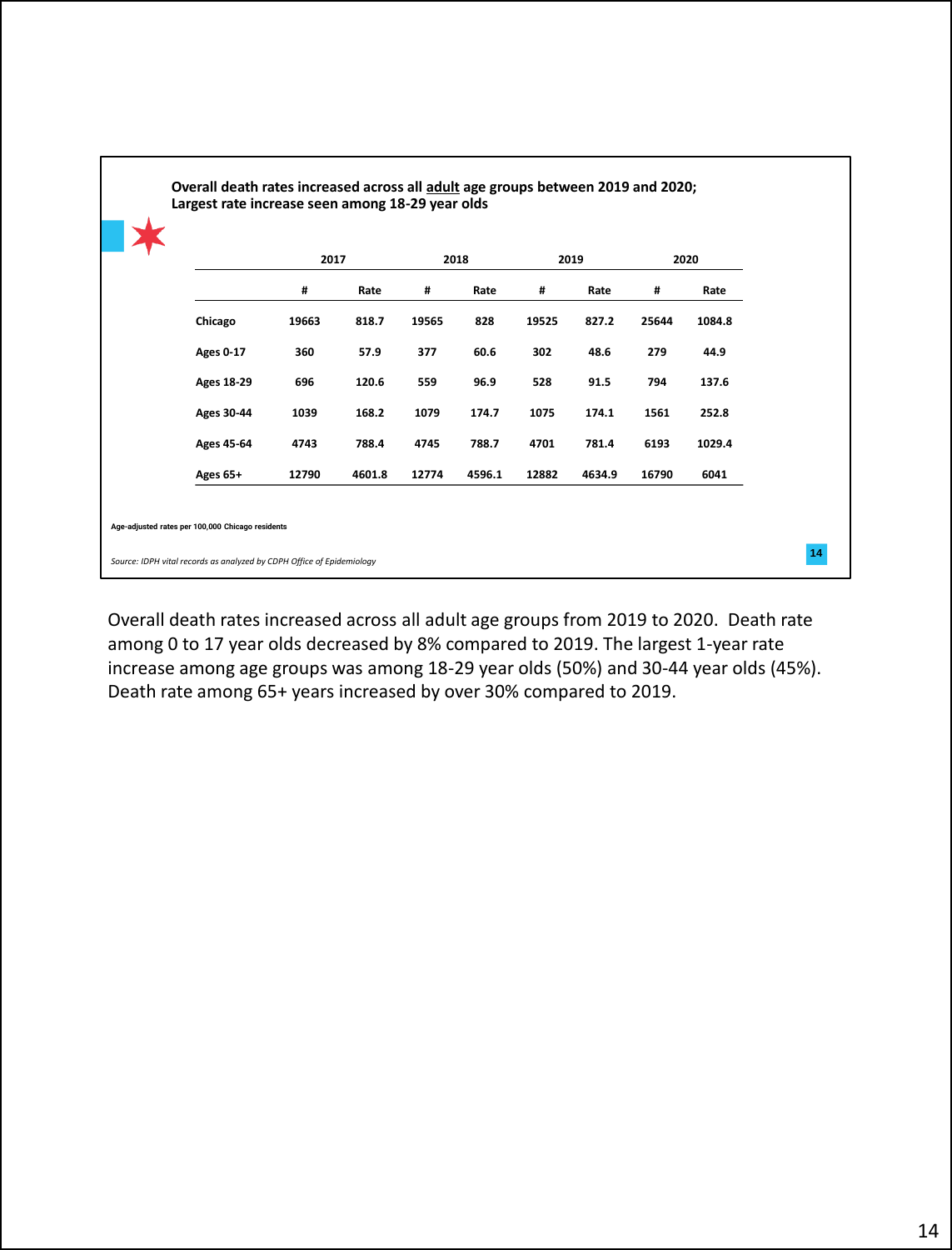

Increases were observed among all race-ethnicities and among both males and females. Rates among Latinx nearly doubled; rates among Blacks, already the highest by a very large margin, increased by more than 50%. The Black-white disparity in 2020 was at an historic high.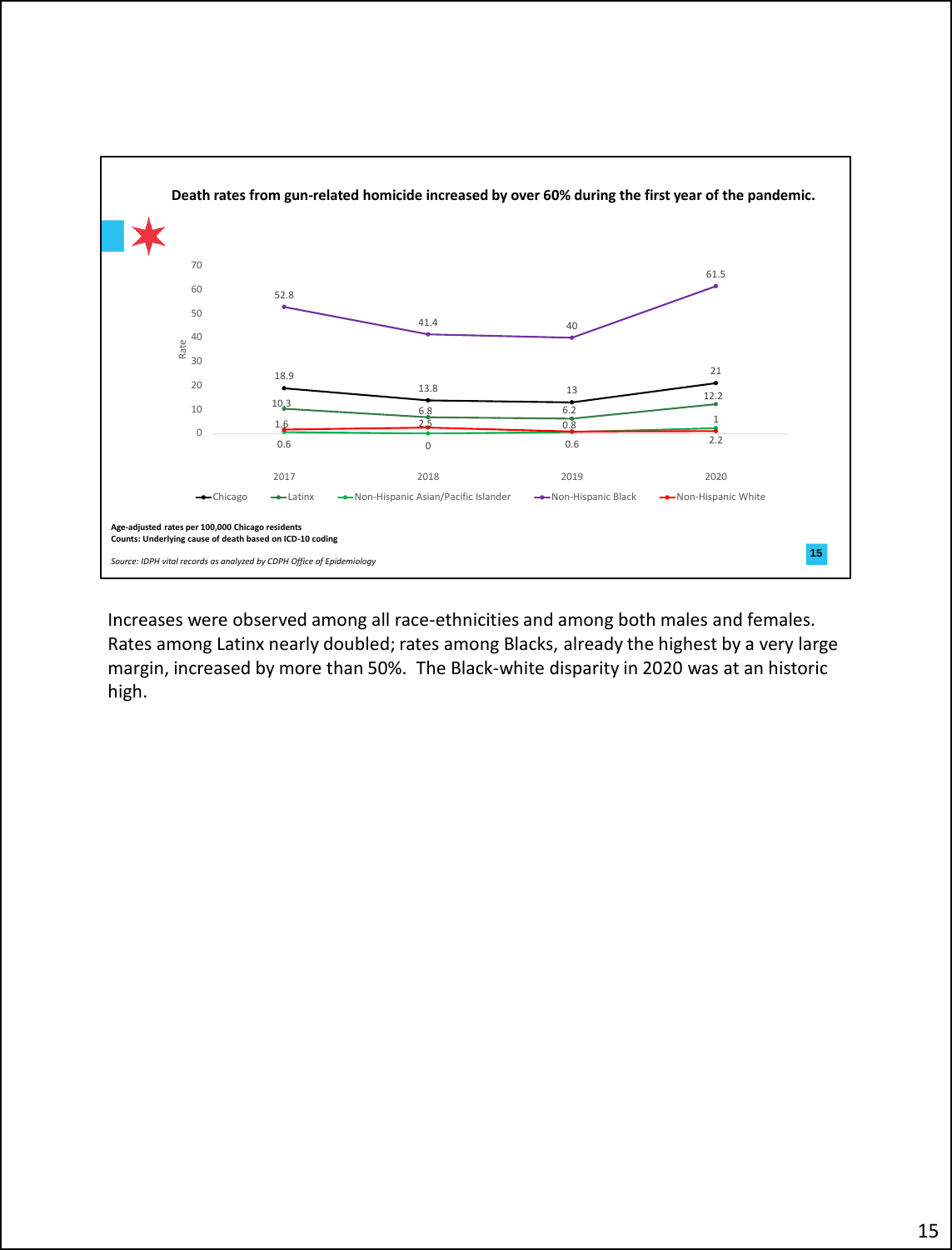

Death rates from motor vehicle accidents among Chicagoans increased sharply from 2019 to 2020, by 54%. While increases were seen across all racial-ethnic groups, and among both males and females, the motor vehicle accident death rate among Black Chicagoans, already the highest among all racial-ethnic groups, increased by 88%.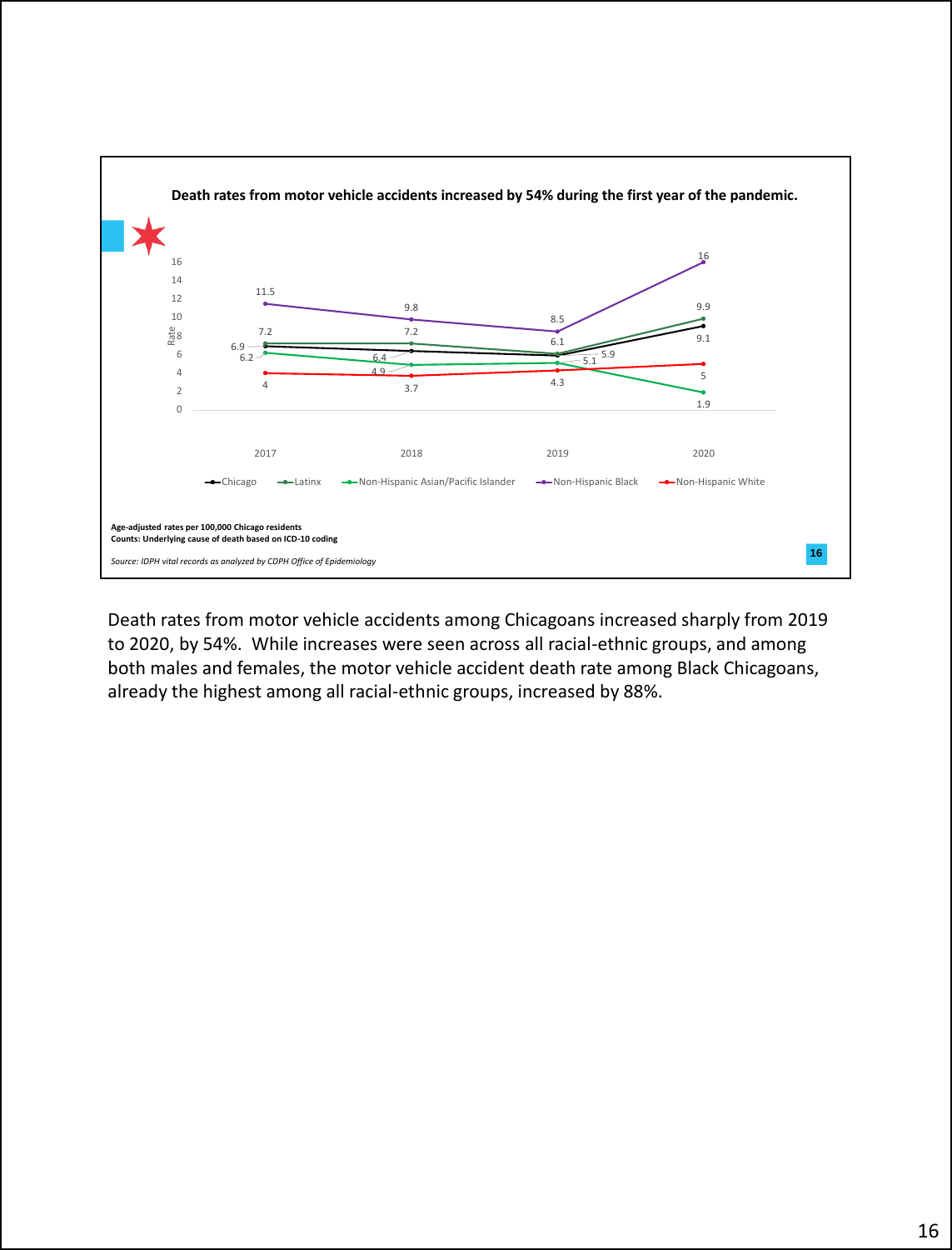

Death rates from drug overdoses increased by 44% during the first year of the pandemic. Increases were observed among all race-ethnicities and among both males and females. Rates among Latinx nearly doubled during the pandemic. Rates among Blacks increased 43% in 2020 to a level which exceeded the death rates among Blacks for homicide and diabetes. The drug overdose mortality rate of Black Chicagoans was 2 times to 4 times higher than other racial-ethnic groups.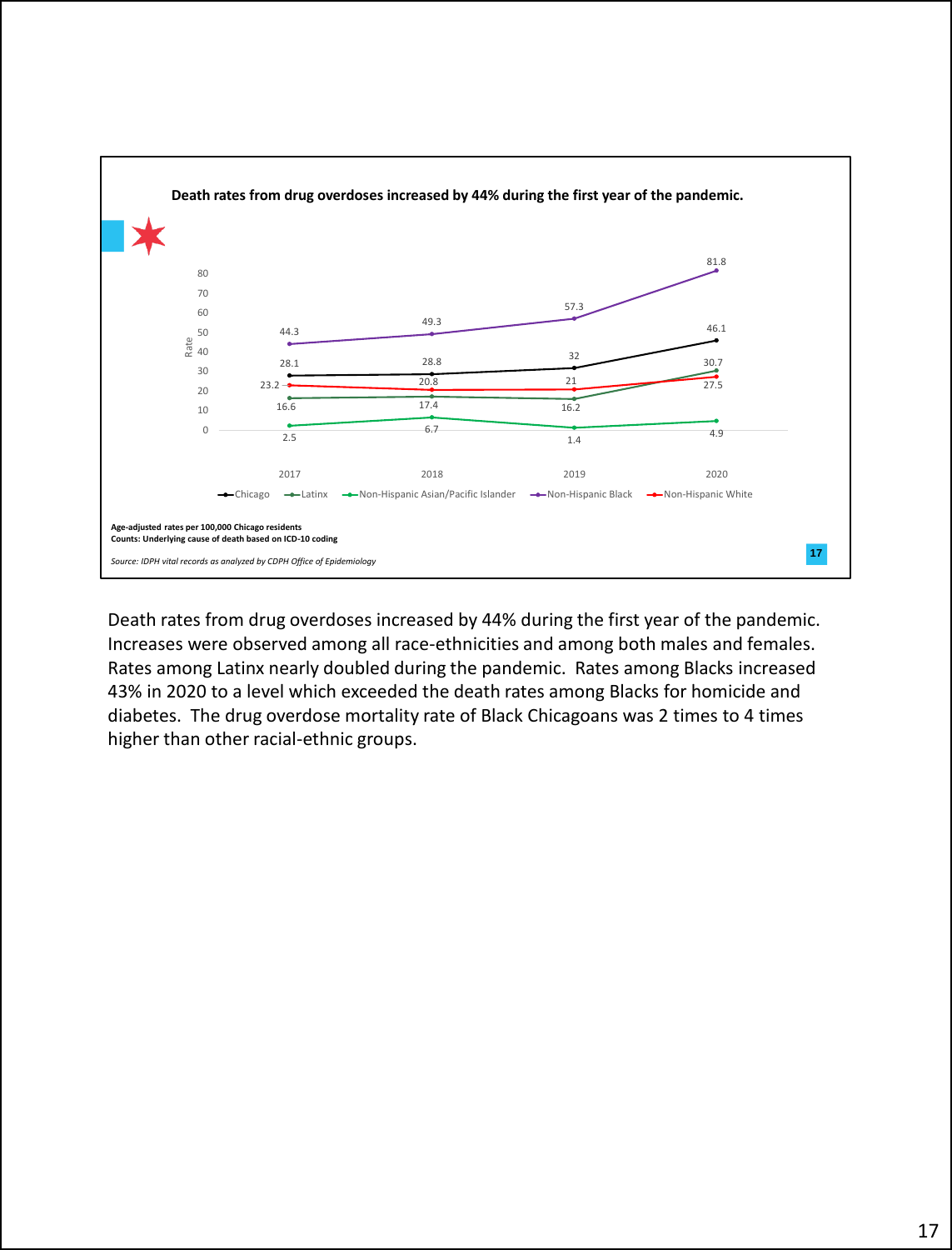

Death rates from diabetes increased among Chicagoans by 36% during the first year of the pandemic to its highest level in 20 years. Increases were observed among all raceethnicities and both males and females; the largest increase was seen in Blacks, Asian/Pacific Islanders and males.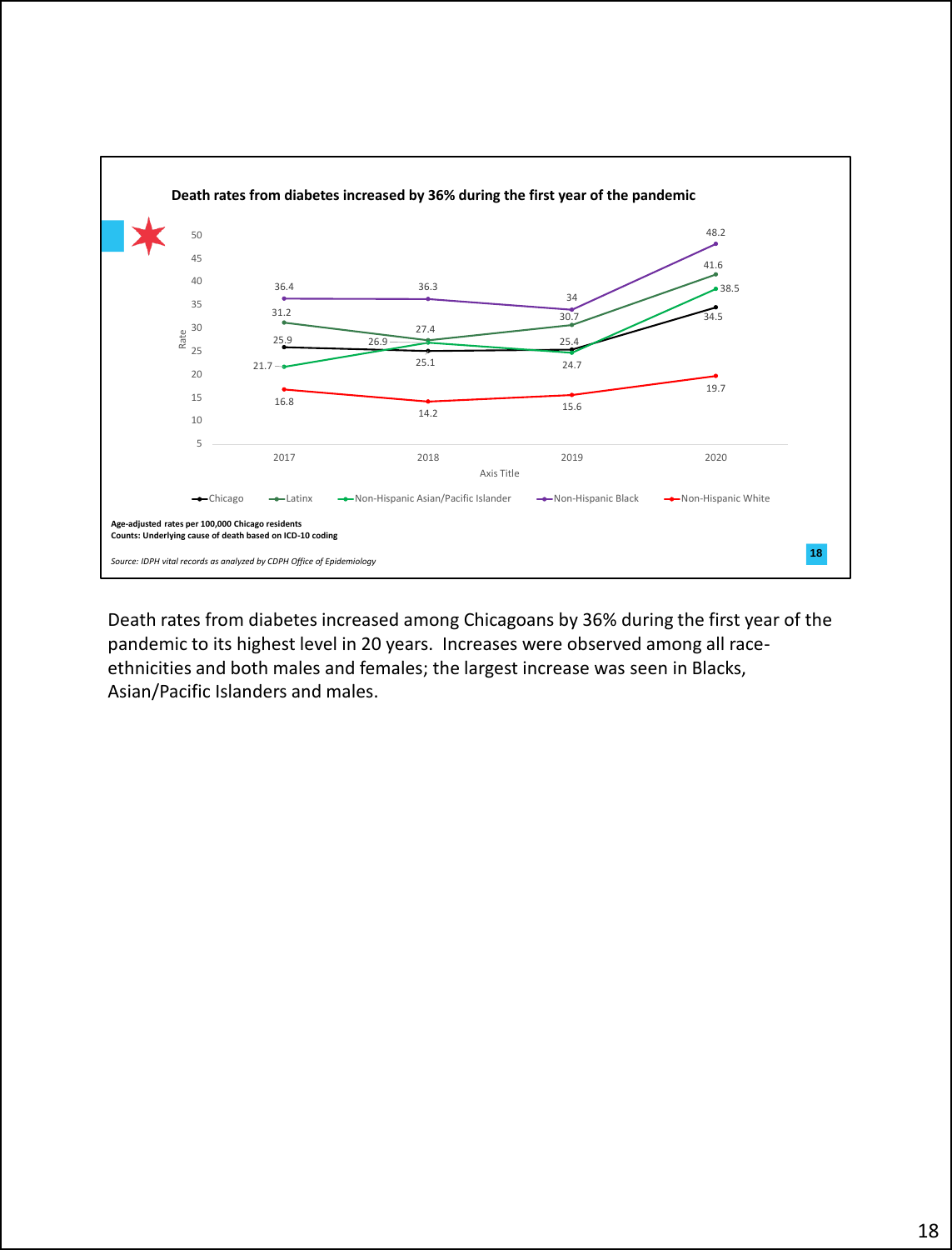

Alcohol-related death rates increased by more than 25% during the first year of the pandemic. A 39% increase was observed among white Chicagoans, and a 29% increase was observed among Black Chicagoans. While the rate of alcohol-related death for males, was nearly 3 times the rate for females, the rate from 2019 to 2020 increased more among female Chicagoans at 21% versus a 17% increase for males.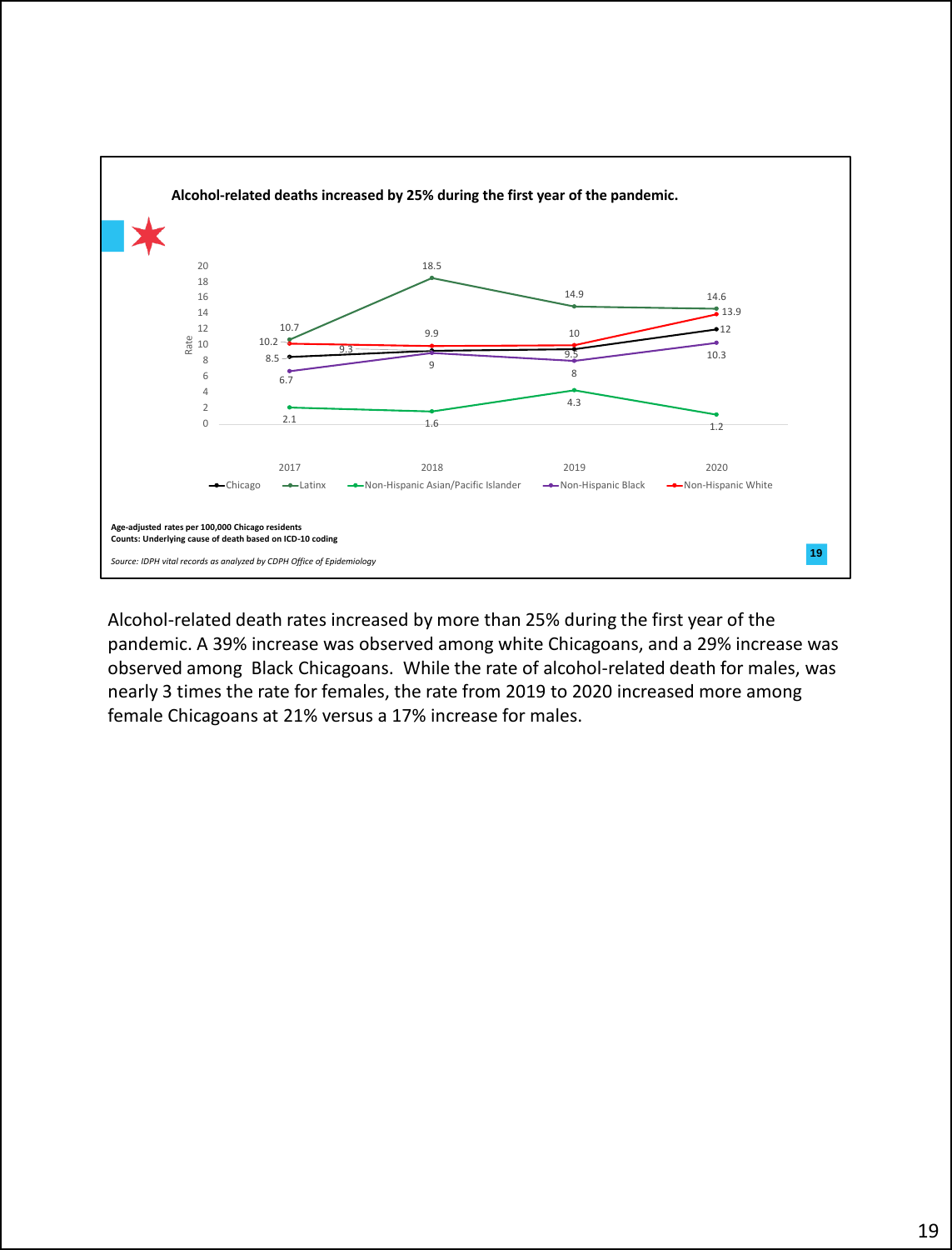

Overall HIV mortality increased by 18% from 2019 to 2020. Increases were seen among all racial-ethnic groups. Male Chicagoans saw a 32% increase in HIV mortality, while female Chicagoans saw a 17% decrease in HIV mortality.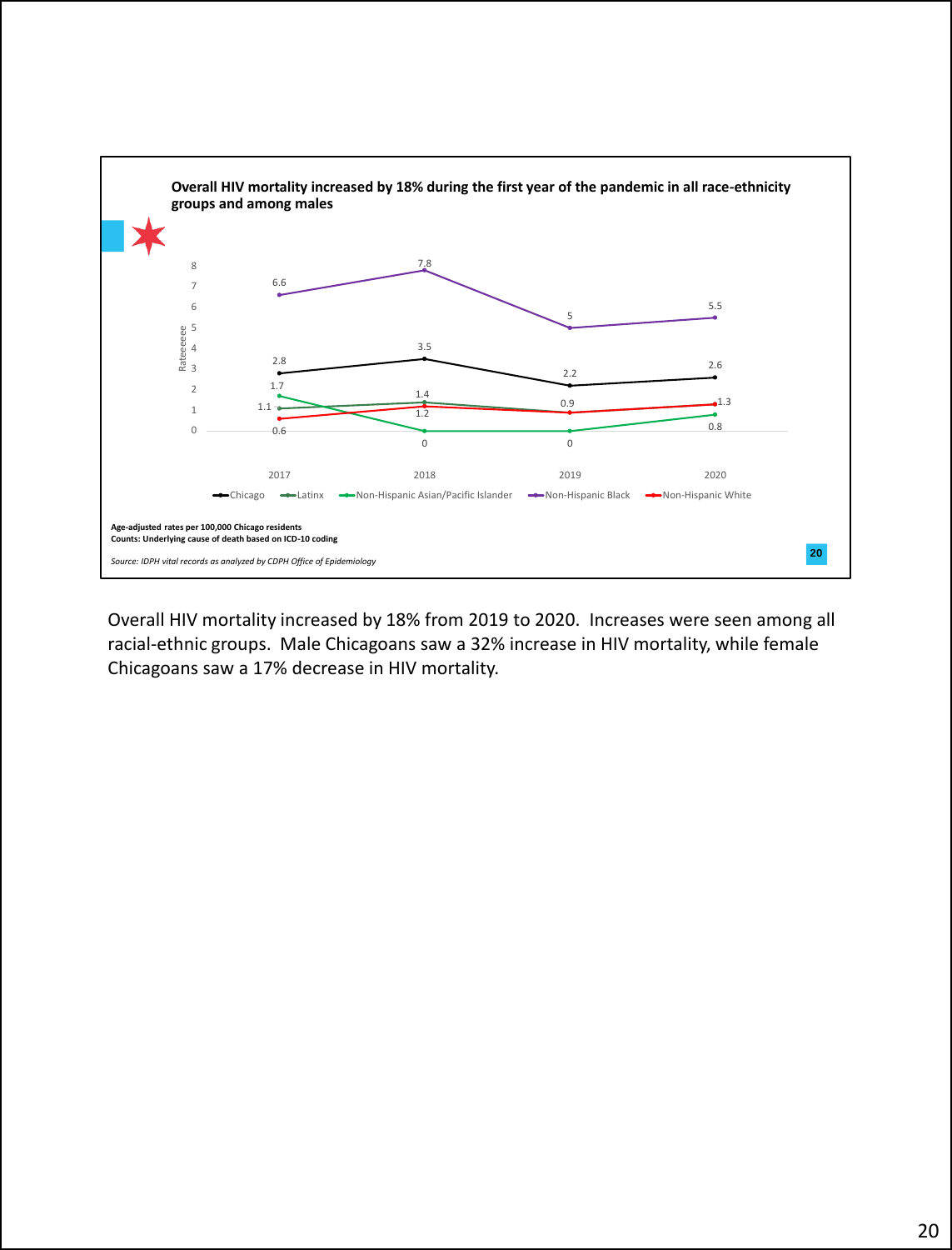

The annual death rates from flu and pneumonia combined increased by 14% from 2019 to 2020, but they were 9x times lower than the overall 2020 death rate from COVID-19. There was a large disparity in the change in flu and pneumonia death rates by raceethnicity: Latinx, Asian/Pacific Islander and Black Chicagoans saw increases of 28%, 36% and 40%, respectively, while white Chicagoans saw a decrease of 15%.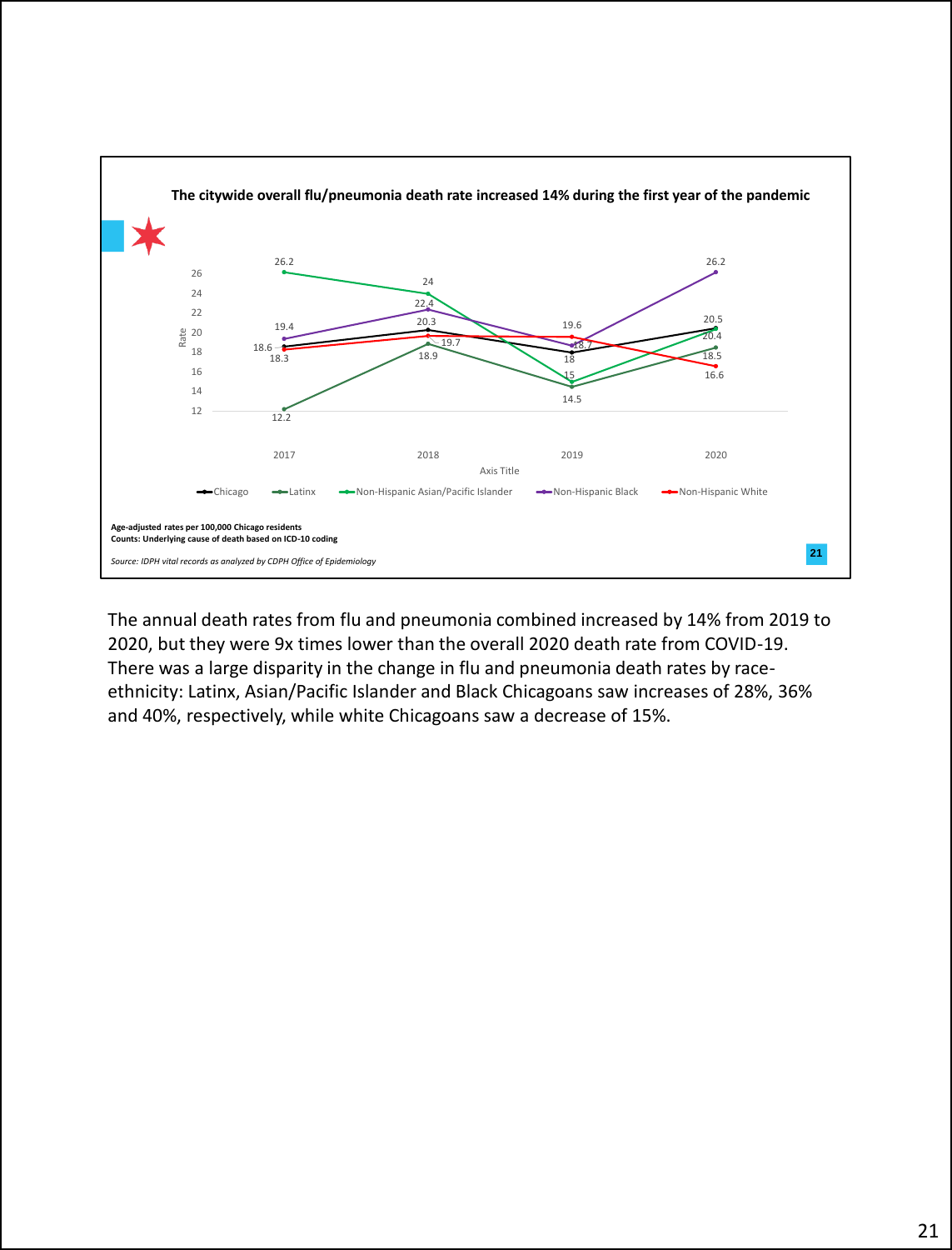

Death rates from heart disease increased by 10% during the first year of the pandemic. Increases were observed among all race-ethnicities and both males and females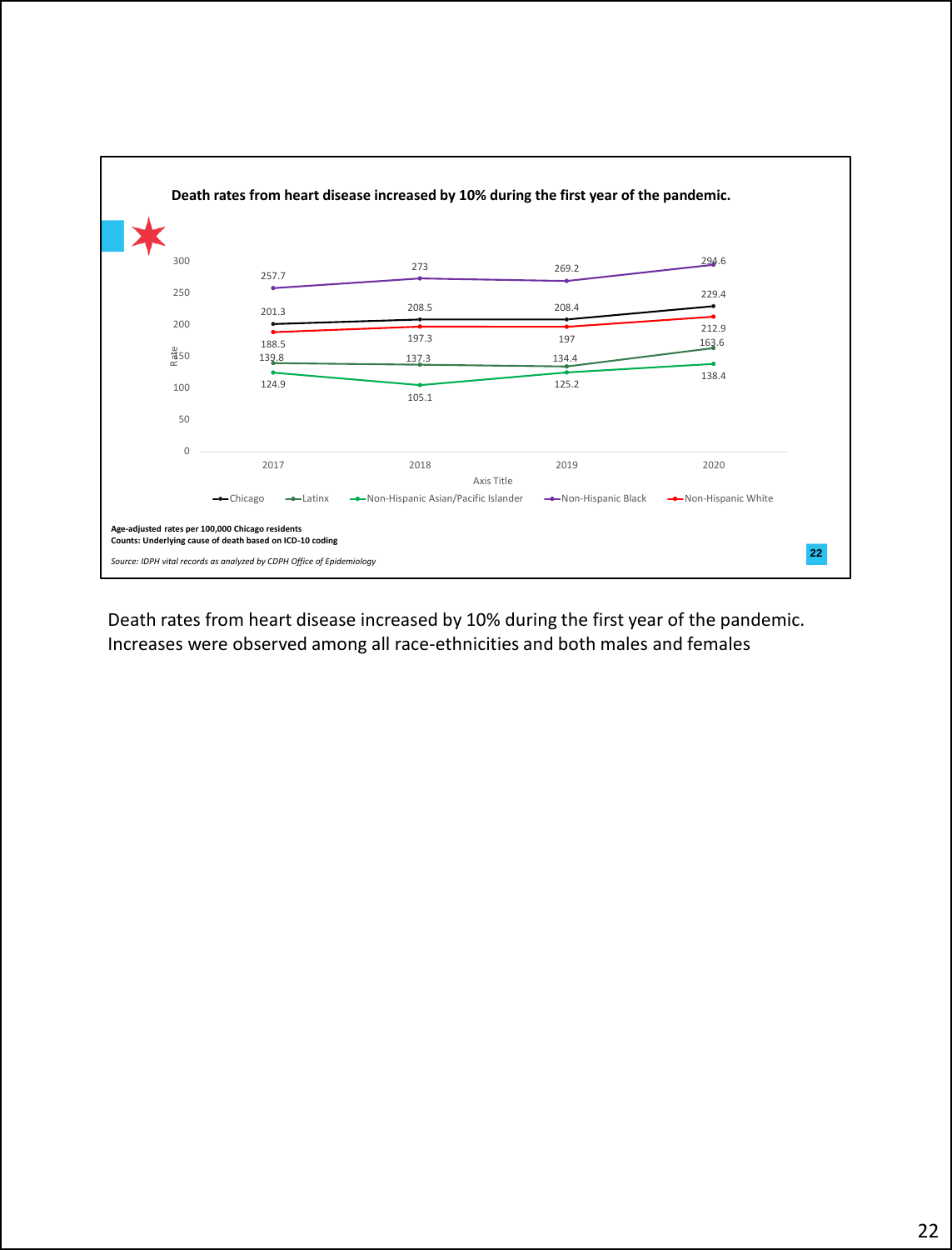

Death rates from cancer decreased 5% among Chicagoans during the first year of the pandemic. This overall decrease was primarily driven by decreases among Blacks and females from 2019 to 20202.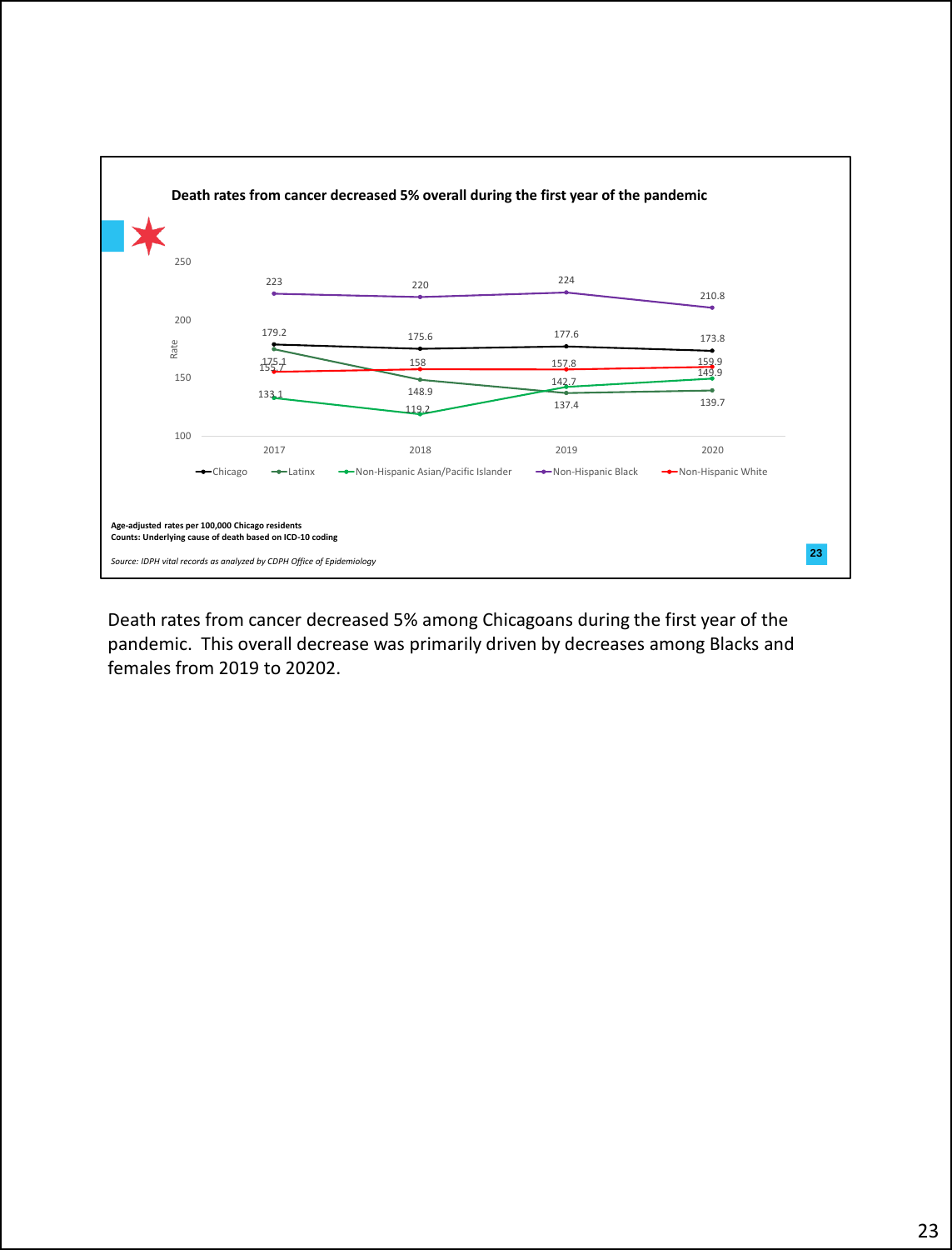

The overall infant mortality rate decreased by 17% from 2019 to 2020. Declines in infant mortality rates among Latinx Chicagoans were 22%. Sharp declines were seen in Asian/Pacific Islanders (62%) and whites (73%). The infant mortality rate for Black Chicagoans, however, increased slightly.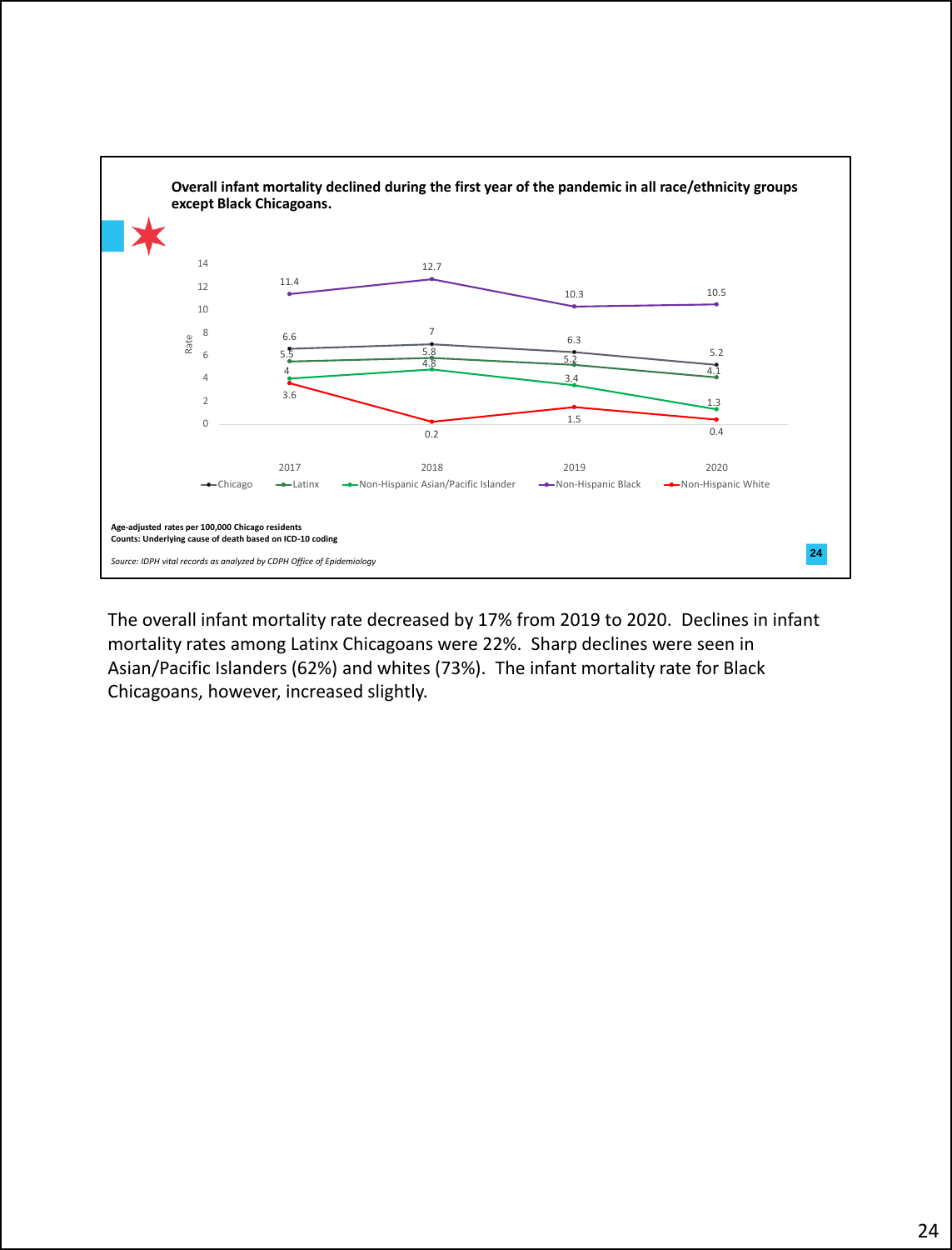

Survey Conducted by Chicago Department of Public Health and RTI International. Two waves of the Healthy Chicago Survey were fielded after the pandemic began in March 2020: The Healthy Chicago Survey 2020 Core was fielded from June to December of 2020, and the Healthy Chicago Survey 2021 COVID-19 Social Impact Survey was fielded April and May of 2021. Analysis conducted by Chicago Department of Public Health and the DePaul University – Department of Health Sciences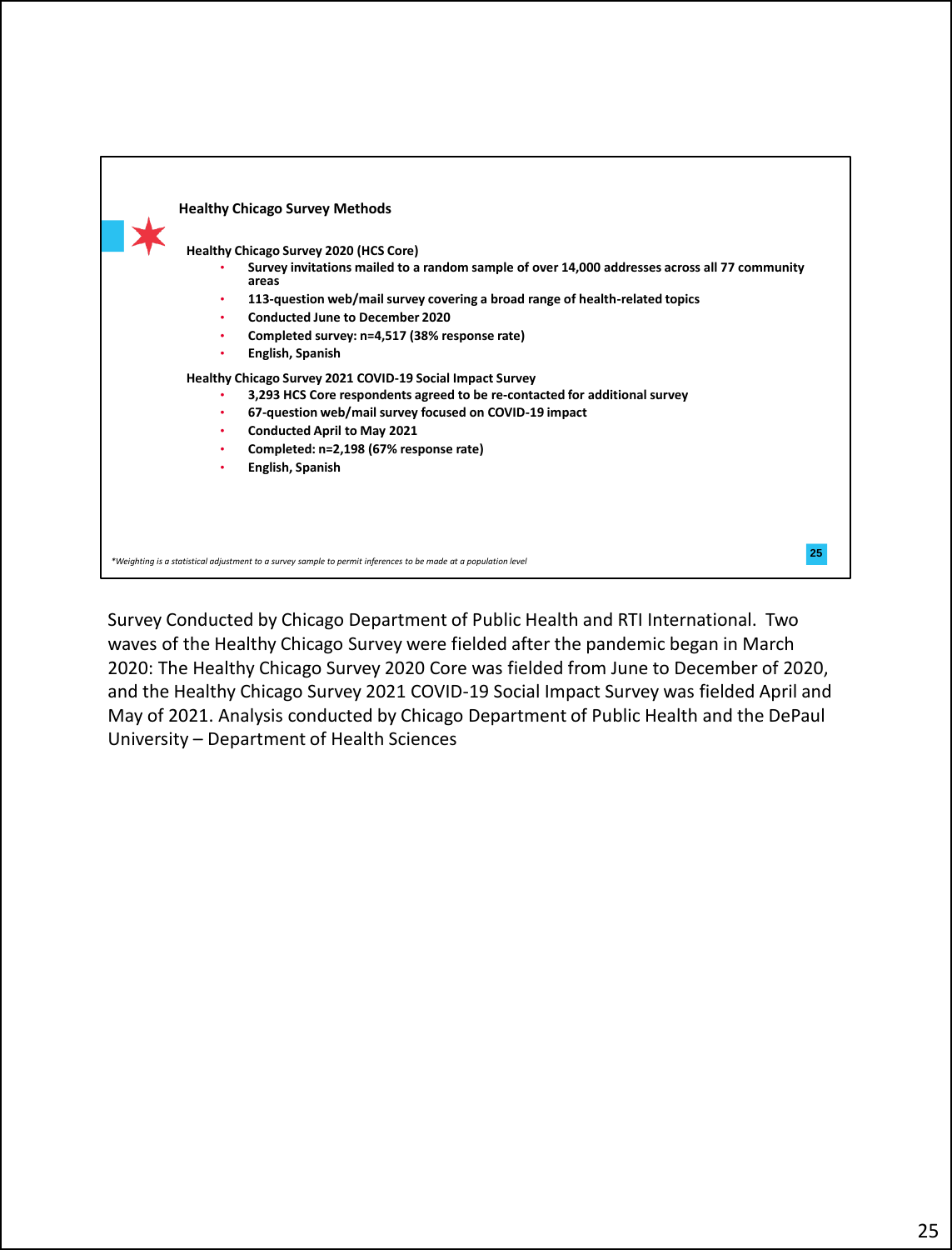

Among all racial-ethnic groups, 27% of Latinx Chicagoans reported not being able to access health care when they needed it since the pandemic began in March 2020.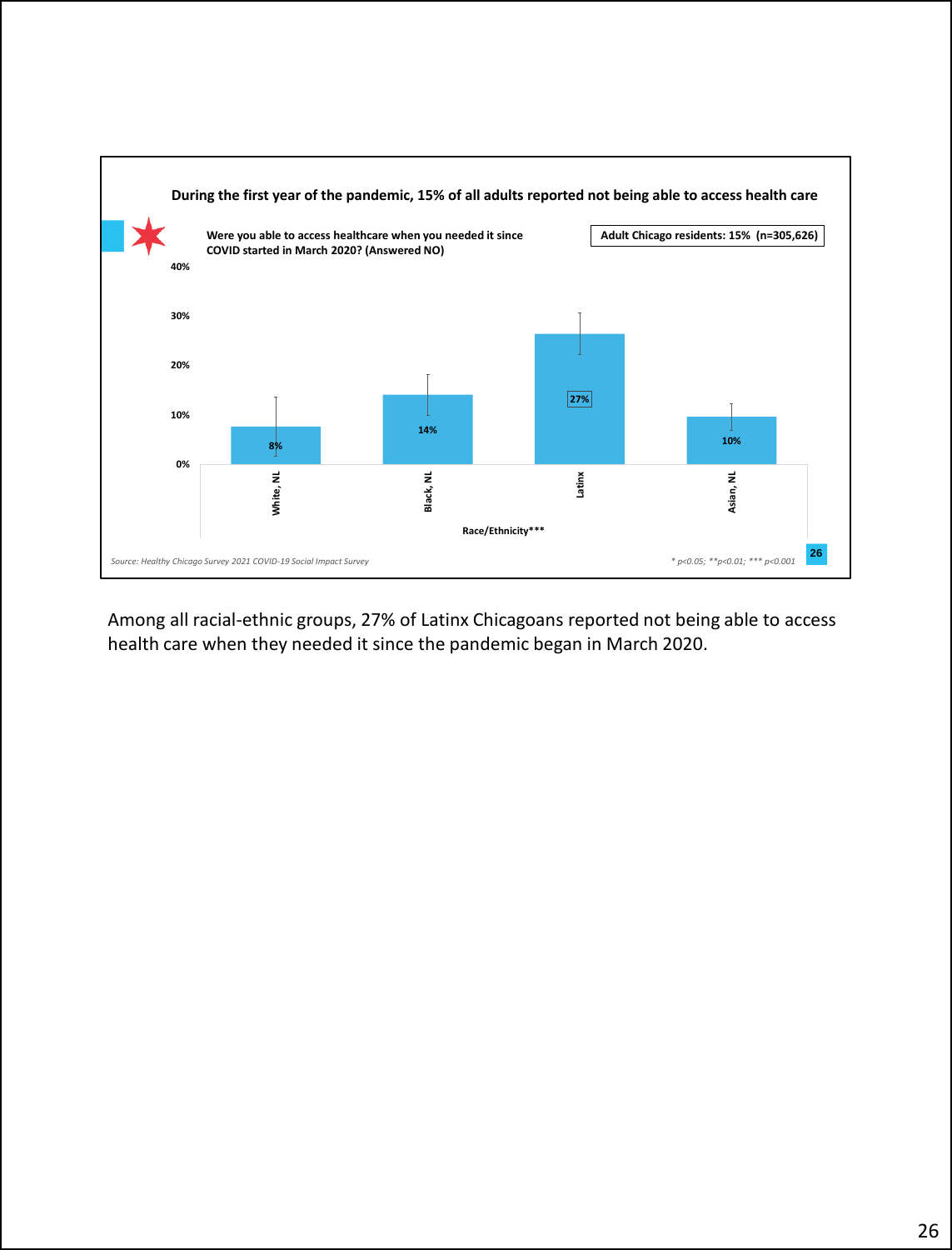

Overall, 19% of Chicagoans who reported missing a medical appointment reported missing an URGENT medical appointment during the second year of the pandemic. White Chicagoans were two to three times less likely to report missing an urgent medical appointment than other racial-ethnic groups.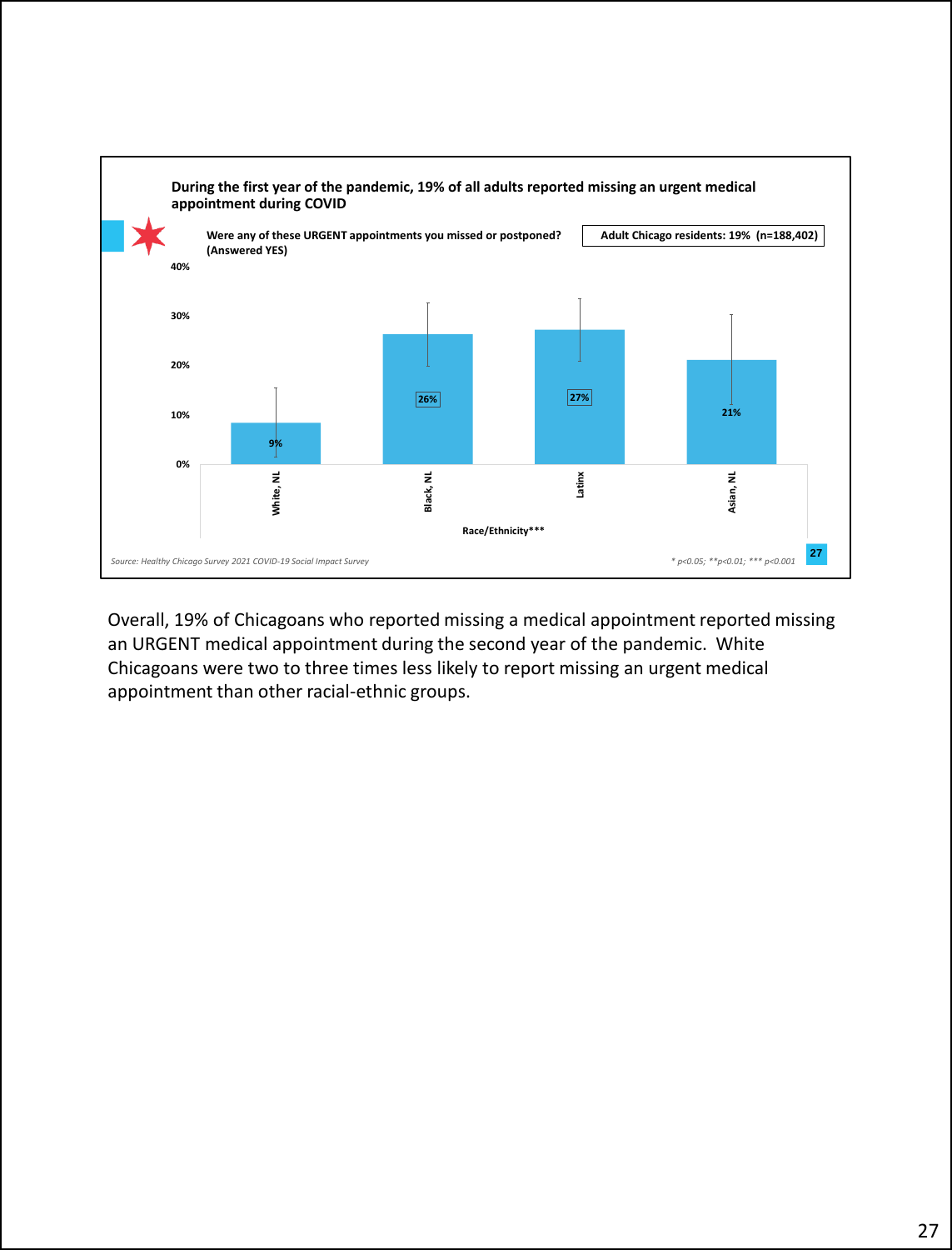

27% of adult Chicagoans reported losing their health care coverage since the beginning of the pandemic. Black Chicagoans were most likely to repot losing their health care coverage, 35%, nearly twice that of the 19% of white Chicagoans who reported losing their health care coverage.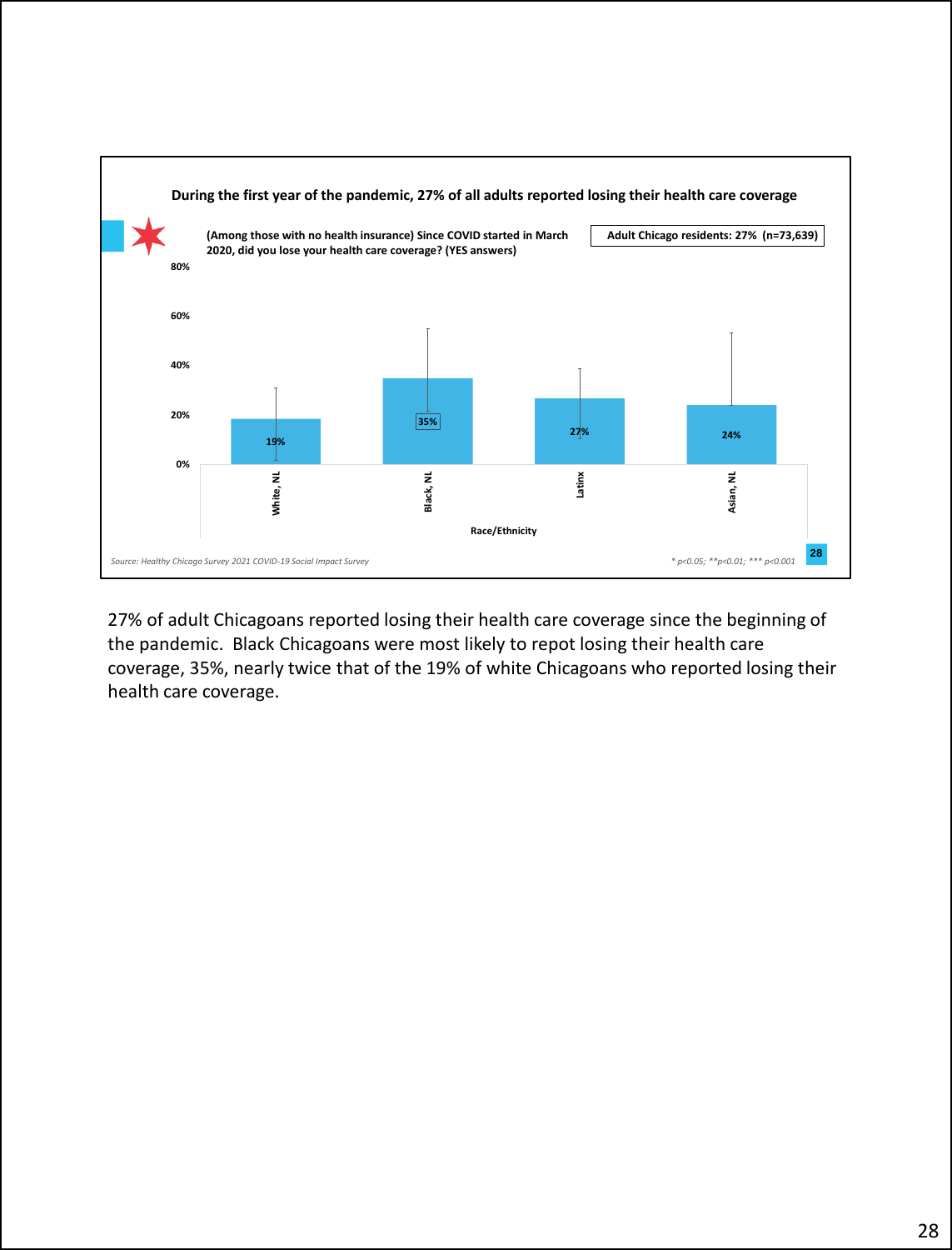

Serious psychological distress was reported by 10% of all adult Chicagoans in 2020, up from 7% in 2018. Latinx Chicagoans were most likely to report experiencing serious psychological distress.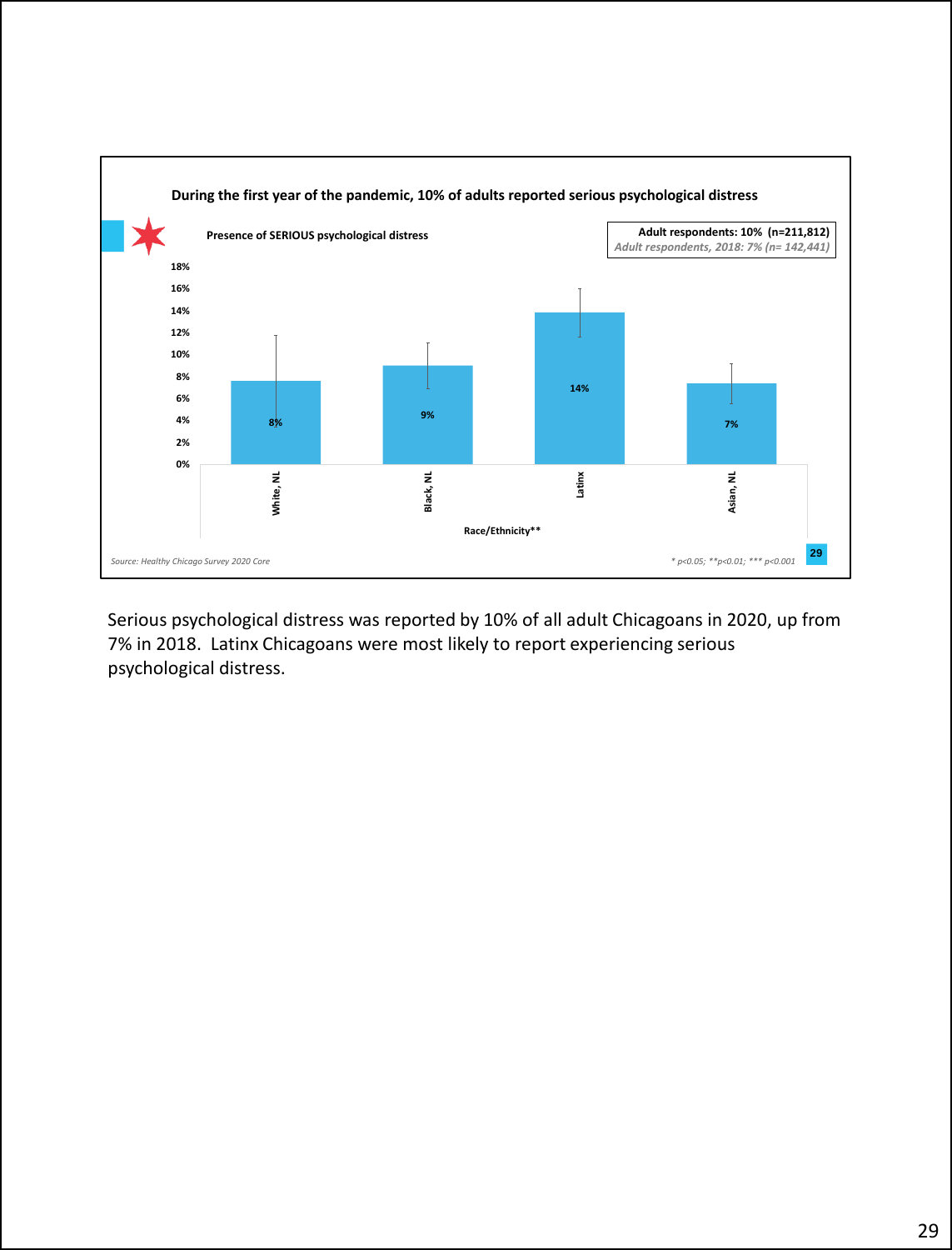

In 2020, 35% of adult Chicagoans reported witnessing and/or personally experiencing violence in their neighborhoods. This varied by race-ethnicity greatly: 44% and 43% of Black and Latinx Chicagoans, respectively, reported witnessing and/or experiencing violence in their neighborhoods compared to 26% and 20% of white and Asian/Pacific Islander Chicagoans, respectively.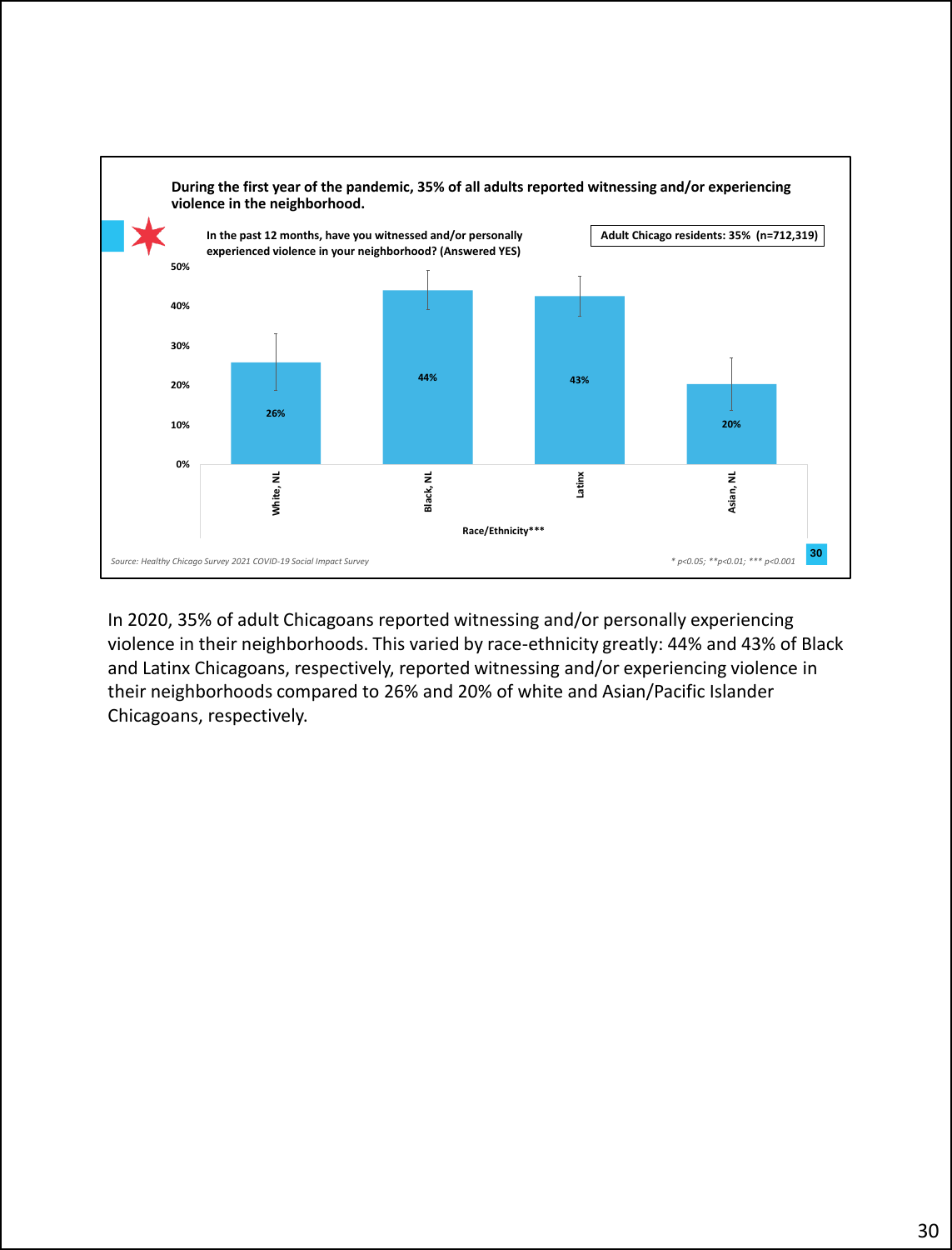

In 2021, 40% of all employed adult Chicago residents reported working in-person all the time, as opposed to working remotely all or part of the time. Black Chicagoans were more than twice as likely as white Chicagoans to report working in-person all the time; Latinx Chicagoans were nearly three-quarters more likely than white Chicagoans to report working in-person all the time.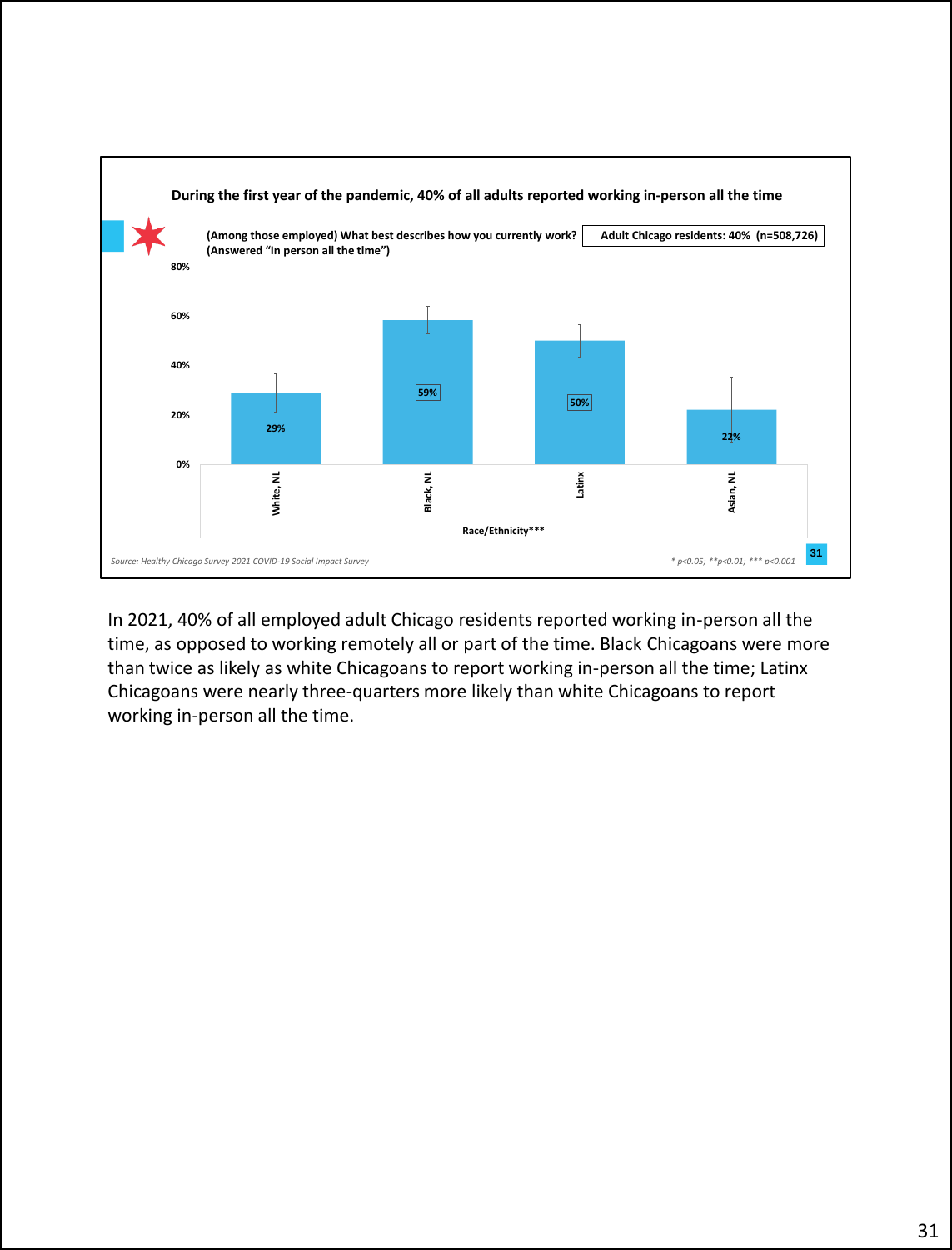

Nearly half of all adult (18 years and older) Chicagoans reported that they and/or someone in their household had a reduction in employment and/or pay during the first year of the pandemic. Of all the racial-ethnic groups, Latinx Chicagoans were most likely to report a reduction in pay, at 58%.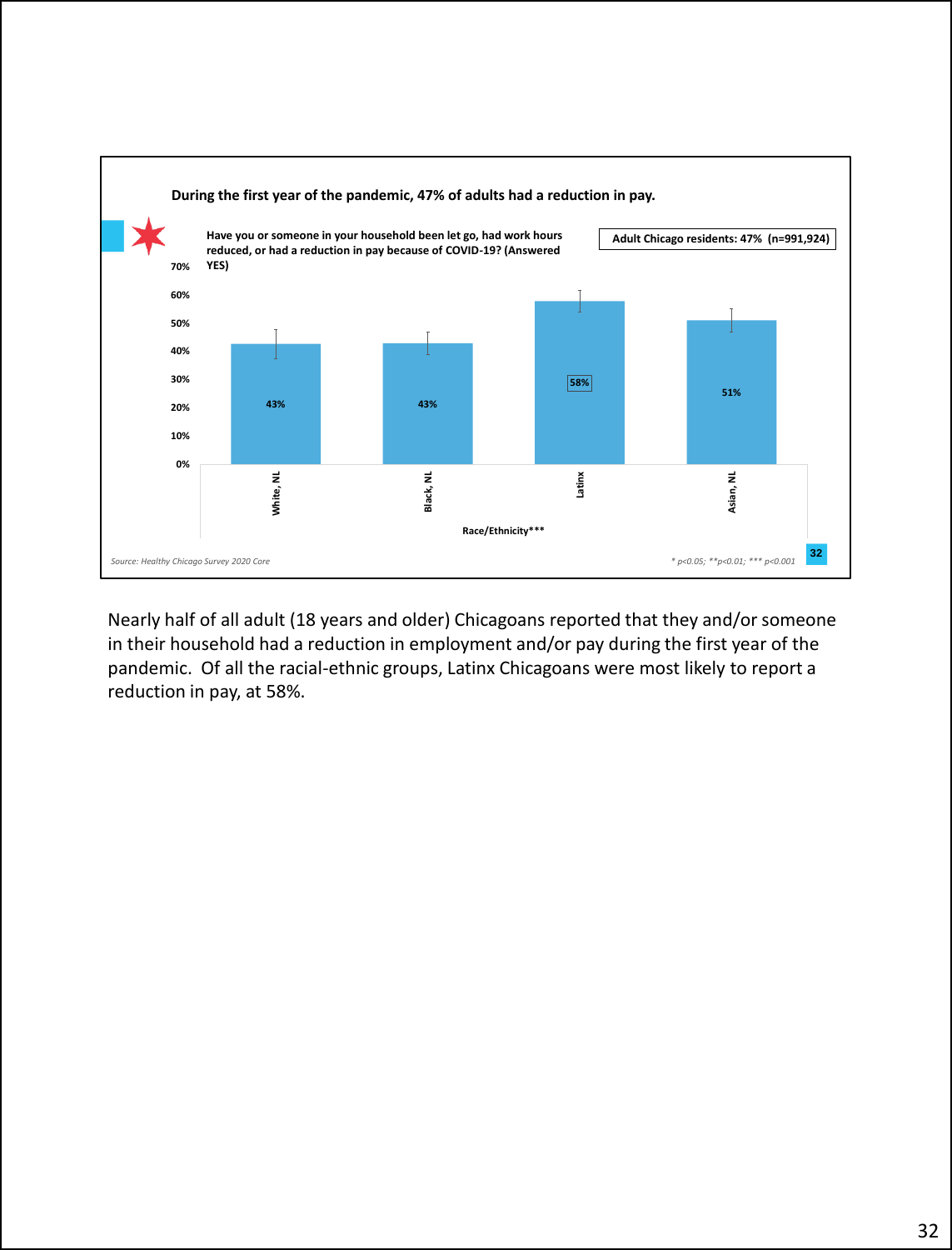

Among all adult Chicagoans who reported a reduction in employment and/or pay in their households during the first year of the pandemic, one-third reported that this reduction was due at least in part to increased childcare responsibilities. Among all racial-ethnic groups, white Chicagoans were least likely to report that their reduction in pay/employment was due to childcare responsibilities.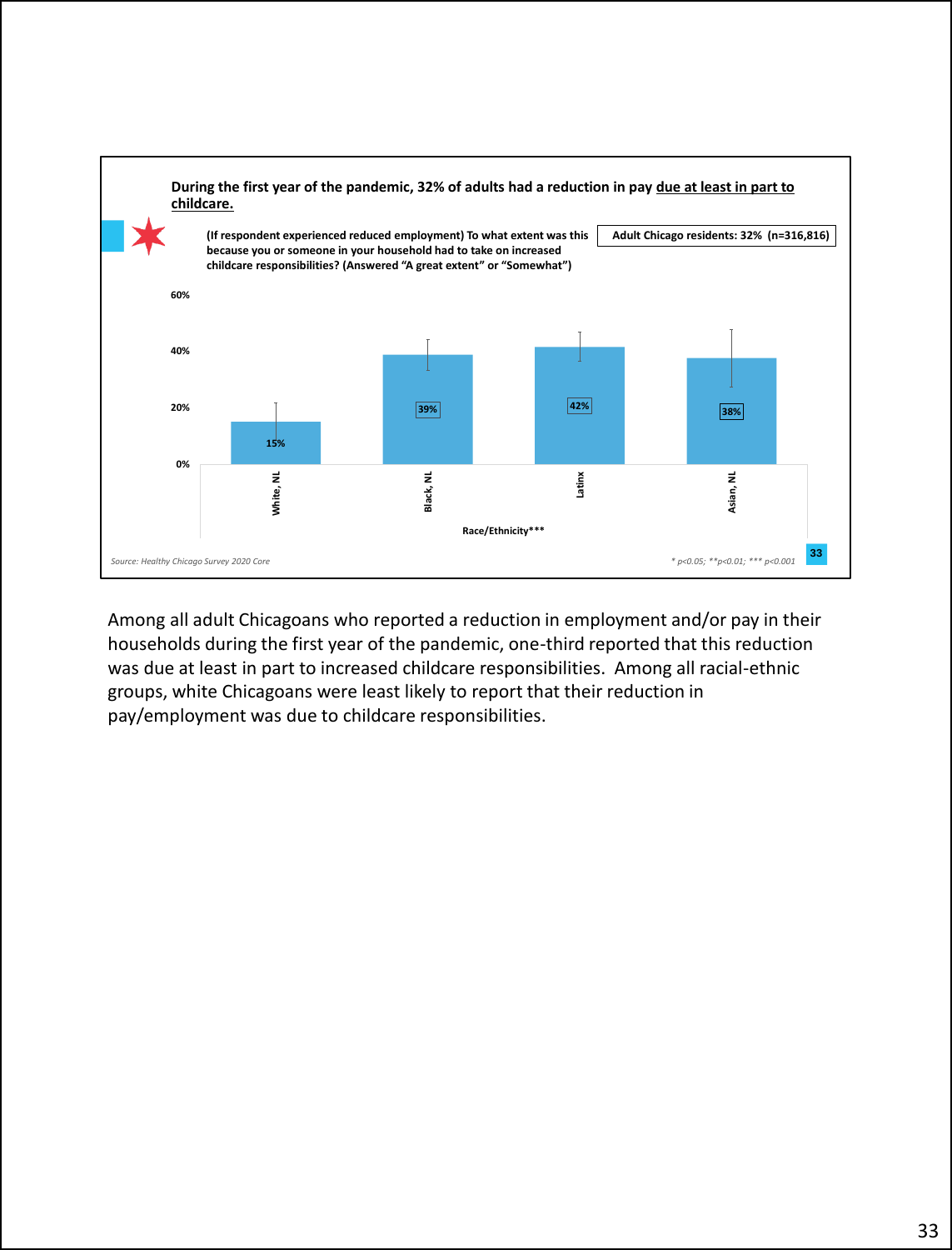

In the first year of the pandemic, Black and Latinx adult Chicagoans were more than 3 times more likely than white adult Chicagoans to report putting off paying for food to pay for other expenses, and more than twice as likely as Asian/Pacific Islander Chicagoans.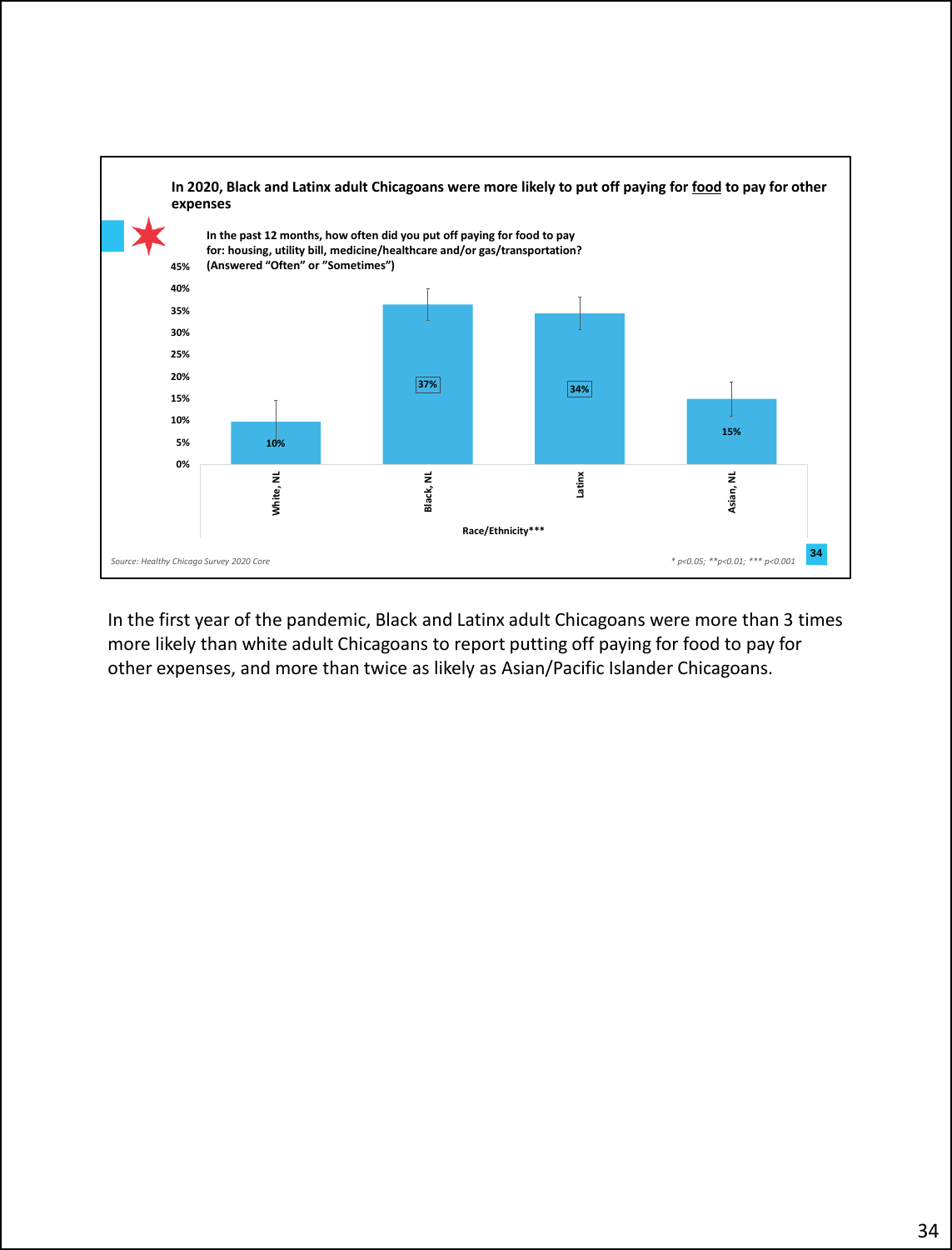

In 2020, 21% of adult Chicagoans reported being "always" or "usually" worried or stressed about having enough money to pay for housing in the previous 12 months. While nearly identical to 2018 levels, this varied greatly by race-ethnicity. 28% and 25% of Black and Latinx Chicagoans, respectively, reported being worried about having enough money to pay for housing, more than double that of white Chicagoans.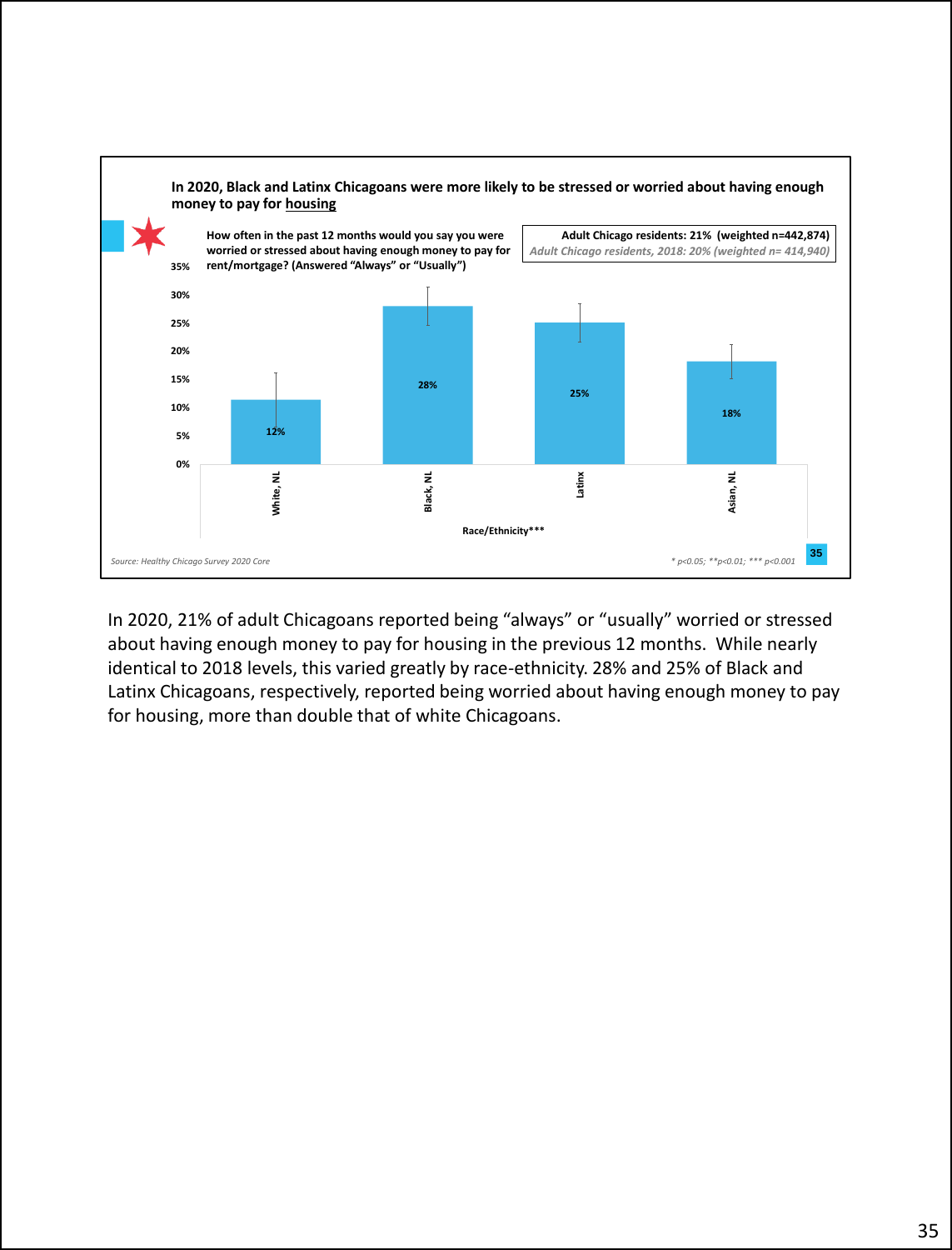

Compared to white Chicagoans, Latinx Chicagoans were four time less likely to have reliable internet access at home, and Black Chicagoans were six times less likely to have reliable internet access at home.